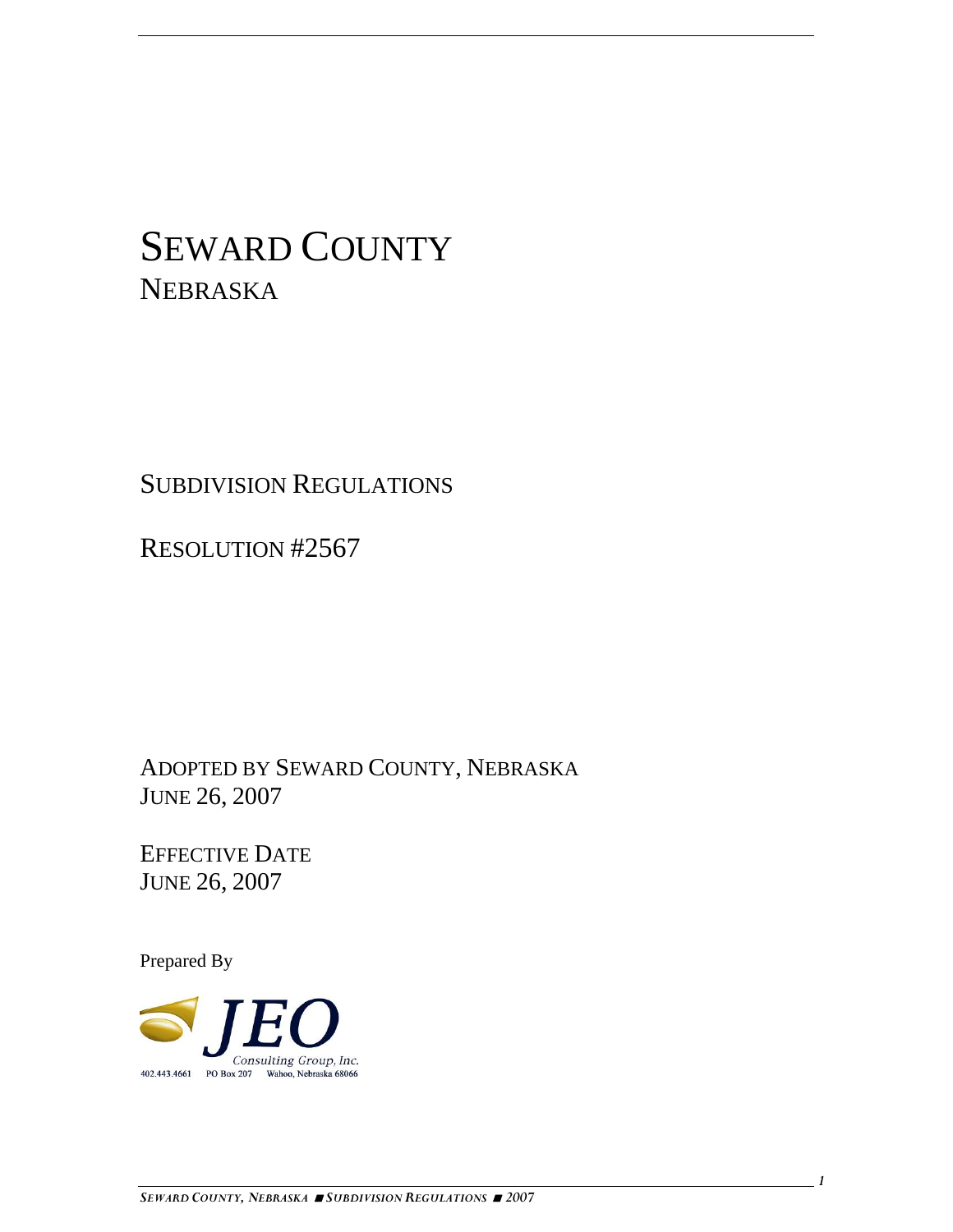#### **ARTICLE 1: TITLE, PURPOSE, AND DEFINITIONS.**

#### **Section 1.01 Name and Citation of Titles.**

These regulations shall be known, referred to and cited as "The Subdivision Regulations" of Seward County, Nebraska.

#### **Section 1.02 Purpose.**

The purpose of these regulations is to provide for the orderly development of Seward County and its environs by insuring, through the prescribed rules and standards, functional arrangements of street layouts; open spaces; adequate community facilities and utilities, to coordinate development with the County's transportation, land use and capital facilities plan, and to generally provide conditions favorable for the health, safety and convenience of the community.

#### **Section 1.03 Definitions.**

For the purpose of these regulations, certain words used herein are defined as follows:

- 1.03.01 **APPLICANT** shall mean the title holder of record, his agent, or a person holding a notarized letter authorizing the person to represent the legal owner of the property.
- 1.03.02 **ALLEY** shall mean a public thoroughfare which affords only secondary access to property abutting thereon.
- 1.03.03 **BLOCK** shall mean a tract or parcel of land bounded by public streets or lands, streams, railroads, unplatted lands or a combination of same.
- 1.03.04 **BOND** shall mean any form of security including a cash deposit, security bond, collateral, property, or instrument of credit in an amount and form satisfactory to the County Board of Commissioners which meets the intent of such security required by this Resolution.
- 1.03.05 **BUILDING LINE** shall mean a line parallel, or nearly parallel, to the street line at a specified distance from the street line which marks the minimum set back distance a building may be erected. In the case of a cul-de-sac the building line shall be measured around the curvature of the street line and shall be located at the required front yard set back or where the lot width meets the minimum lot width required in the district, which ever is greater.
- 1.03.06 **CLERK** shall mean the County Clerk of Seward County, Nebraska.
- 1.03.07 **COMPREHENSIVE DEVELOPMENT PLAN** shall mean the master plan for the improvement and development of Seward County, Nebraska, as adopted by the Planning Commission and the County in accordance with the laws of the State of Nebraska and the Resolutions of Seward County.
- 1.03.08 **COUNTY** shall mean the County of Seward County, Nebraska. Also, County Board of Commissioners or governing body.
- 1.03.09 **COUNTY BOARD OF COMMISSIONERS** shall mean the governing body for the County of Seward County, Nebraska.
- 1.03.10 **COUNTY ENGINEER** shall mean the County Engineer of the County of Seward County retained by the County Board of Commissioners for the recommendation, advice, and implementation of engineering work as requested by the County.
- 1.03.11 **CUL-DE-SAC** shall mean a short public way with one end open to traffic and the other end terminated by a vehicular turn-around.
- 1.03.12 **DEAD END STREET** shall mean a public way which has only one outlet for vehicular traffic and does not terminate in a vehicular turn-around.
- 1.03.13 **DEDICATION** shall mean the intentional appropriation of land by the owner to some public use.
- 1.03.14 **DEVELOPER.** See "Subdivider".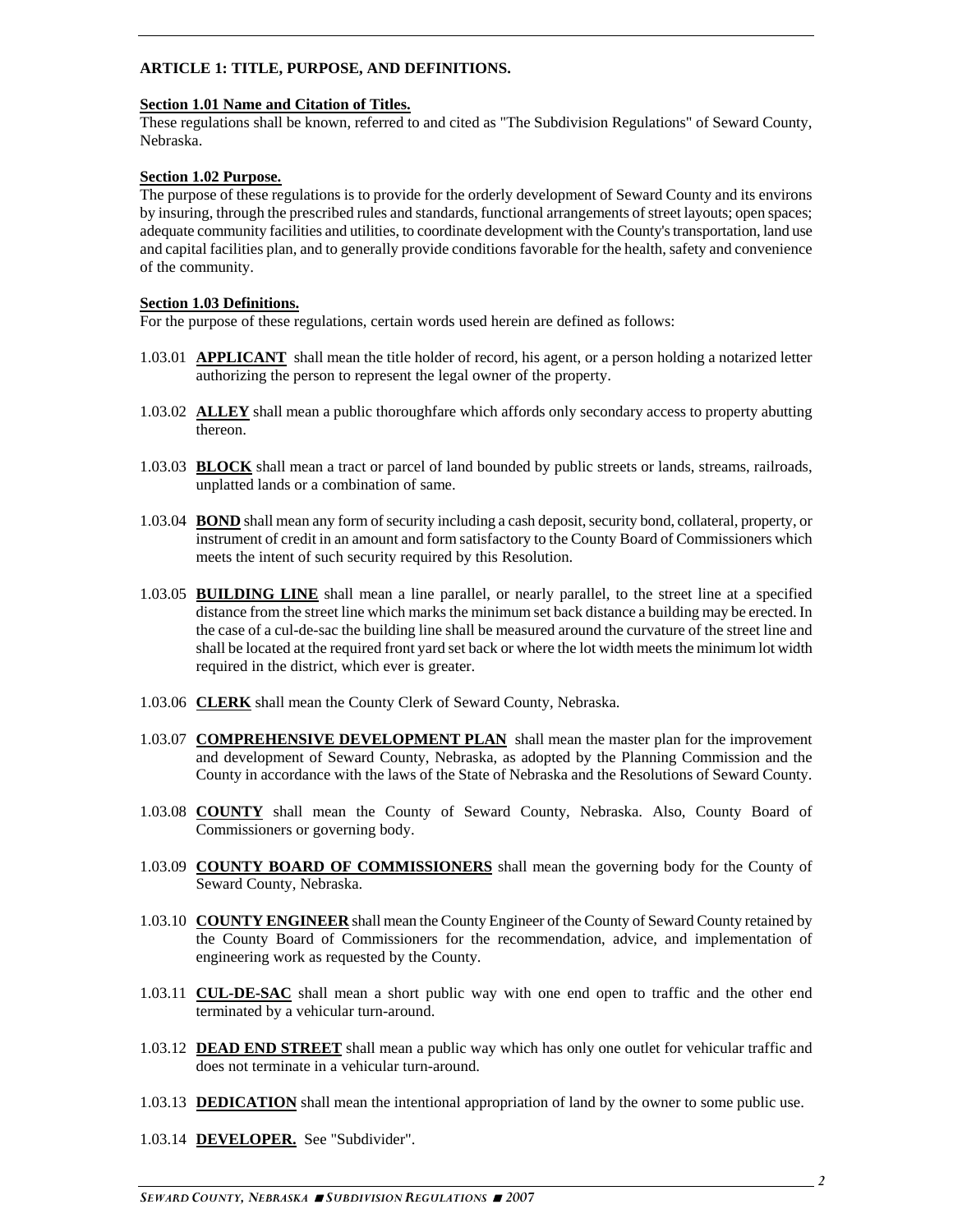- 1.03.15 **EASEMENT** shall mean a right to use a parcel of land, granted to the general public, utility, corporation, or person(s) for a specific purpose or purposes.
- 1.03.16 **ENGINEER, COUNTY** shall mean the engineer ordinarily retained by Seward County, Nebraska, for the recommendation, advice and execution of engineering work as requested by the County.
- 1.03.17 **FLOOD PLAIN** shall mean those lands which are subject to a one percent (1%) or greater chance of flooding in any given year.
- 1.03.18 **FLOODWAY** shall mean the cross-sectional area or channel of a stream or river with the capacity needed to hydrologically convey the flood flows produced by a 100-year frequency storm.
- 1.03.19 **FRONTAGE ROAD** shall mean minor streets parallel to and adjacent to arterial streets and highways, which reduce the number of access points to the arterial street or highway for the purpose of increased traffic safety.
- 1.03.20 **HARD SURFACED PAVING** shall mean the use of concrete or asphaltic concrete to construct the final driving surface on a road or street.
- 1.03.21 **IMPROVEMENTS** shall mean street grading, street surfacing and paving, curbs and gutters, street lights, street signs, sidewalks, crosswalks, water mains and lines, water meters, fire hydrants, sanitary sewers, storm drainage facilities, culverts, bridges, public utilities, or other such installation as designated by the County Board of Commissioners or its specific approving authority.
- 1.03.22 **LOT** shall mean a parcel, tract or area of land created in conformance with these regulations, that may be separately owned, used, developed or built upon.
- 1.03.23 **LOT, CORNER** shall mean a lot abutting upon two or more streets at their intersection.
- 1.03.24 **LOT, DEPTH OF** shall mean the average horizontal distance between the front and rear lot lines. Corner lots shall provide at least one dimension equal to the required lot depth prescribed in the affected zoning district.
- 1.03.25 **LOT, DOUBLE FRONTAGE** shall mean a lot having a frontage on two non-intersecting streets.
- 1.03.26 **LOT, FLAG** shall mean those lots landlocked from public right-of-way, except for a narrow tract of land of less width than required under assigned zoning.
- 1.03.27 **LOT FRONTAGE** shall mean that portion of a lot abutting a street. For purposes of determining yard requirements of corner lots and through lots, all sides of a lot abutting a street shall be considered frontage.
- 1.03.28 **LOT, INTERIOR** shall mean a lot other than a corner lot which has frontage on one street only.
- 1.03.29 **LOT LINE** shall mean the boundary line of a lot.
- 1.03.30 **LOT MINIMUM AREA** shall mean the minimum square footage of land area occupied, or to be occupied by a single principal building and accessory buildings as applicable to designated zoning districts.
- 1.03.31 **LOT, NONCONFORMING** shall mean a lot which was lawfully created under prior zoning when lesser area or dimension requirements were enforced and does not currently conform to the existing zoning district space limits.
- 1.03.32 **LOT PLATTED** shall mean a lot which is part of a subdivision of the plat of which, or the appropriate permit for which, has been legally approved by the County and recorded in the office of the Register of Deeds for Seward County.
- 1.03.33 **LOT OF RECORD** shall mean a lot which is both part of a subdivision recorded in the office of the Register of Deeds for Seward County, and having been owned separately and individually from adjoining lots or tracts of land prior to the adoption of these regulations.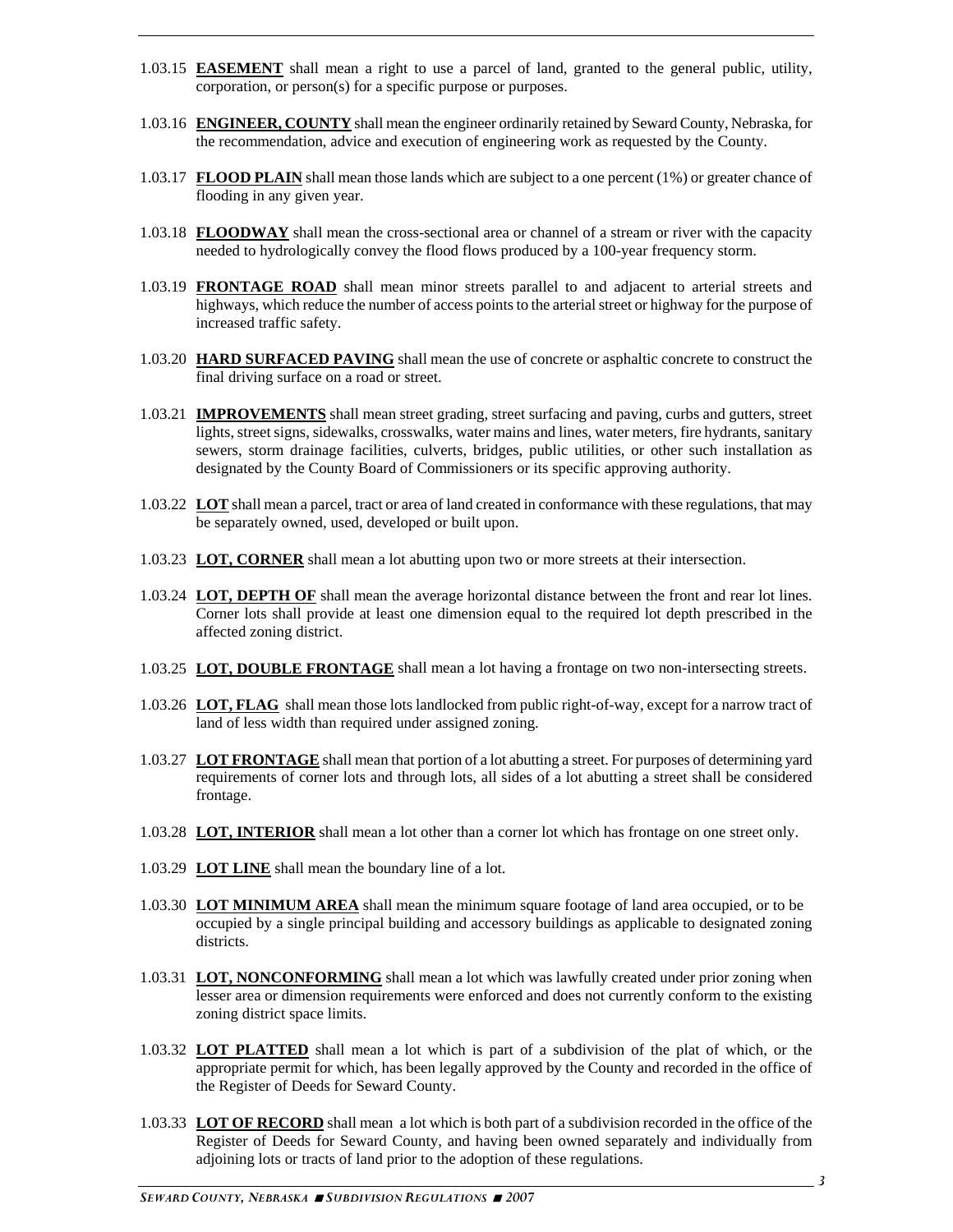- 1.03.34 **LOT, THROUGH** shall mean a lot other than a corner lot fronting on more than one street.
- 1.03.35 **LOT, WIDTH OF** shall mean the minimum street frontage measured along the front street property line except when a lot fronts on the inside or concave side of a horizontal curvilinear alignment of a street or on a corner lot; in which case, the minimum lot width shall be measured along the front building line of the principal use structure extended to both lot property lines.
- 1.03.36 **MASTER PLAN** See Comprehensive Development Plan.
- 1.03.37 **MONUMENT** shall mean an identification marker established by certified land survey and set by a registered land surveyor at each section corner, angle point, block corner, street centerline, or other point.
- 1.03.38 **PERSON** shall mean an individual, firm, partnership, corporation, company, association, syndicate, or any legal entity and including any trustee, receiver, assignee, or other similar representatives thereof.
- 1.03.39 **PLANNING COMMISSION** shall mean the Planning Commission of Seward County, Nebraska.
- 1.03.40 **PLAT** shall mean a map which delineates the subdivision of a quantity of land. A plat commonly shows lots, blocks, streets and other features relevant to the development and improvement of the property.
- 1.03.41 **PLAT, FINAL** shall mean the final plat of a development, subdivision or dedication of land prepared for filing or recording in conformance with these regulations.
- 1.03.42 **PLAT, PRELIMINARY** shall mean the preliminary plan of the plat, subdivision or dedication prepared in accordance with the requirements of these regulations.
- 1.03.43 **SIDEWALK OR WALKWAY** shall mean that portion of a dedicated right-of-way or easement improved and intended for pedestrian use only.
- 1.03.44 **STREET** shall mean public streets, highways, avenues, boulevards, parkways, roads, lanes, alleys, viaducts, subways, tunnels, bridges, public easements and right-of-way. Where explicitly authorized by the County Board of Commissioners, private streets may be authorized as part of planned developments.
- 1.03.45 **STREET, COLLECTOR** shall mean a street or highway which is intended to carry traffic from minor streets to major streets. Collector streets are usually the principal entrance streets to residential developments and the streets for circulation within the development as designated in the Comprehensive Development Plan.
- 1.03.46 **STREET, MAJOR** shall mean a street or highway used primarily for fast or high volume traffic, including expressways, freeways, boulevards, and arterial streets as designated in the Comprehensive Development Plan.
- 1.03.47 **STREET, MINOR** shall mean a street intended primarily to provide pedestrian and vehicular access to the abutting properties.
- 1.03.48 **SUBDIVIDER** shall mean any person, group, corporation, partnership, or other entity, or any agency thereof, dividing or proposing to divide land so as to constitute a subdivision.
- 1.03.49 **SUBDIVISION** shall mean the division of a lot, tract, or parcel of land into two or more lots, sites, or other divisions of land for the purpose, whether immediate or future, of transfer of ownership or building development, provided that the smallest lot created by the division is less than 10 acres in size.
- 1.03.50 **ZONING DISTRICT** shall mean an area delineated on a zoning map for which uniform use regulations are specified.
- 1.03.51 **ZONING RESOLUTION** shall mean the Zoning Resolution of the County of Seward County as amended from time to time.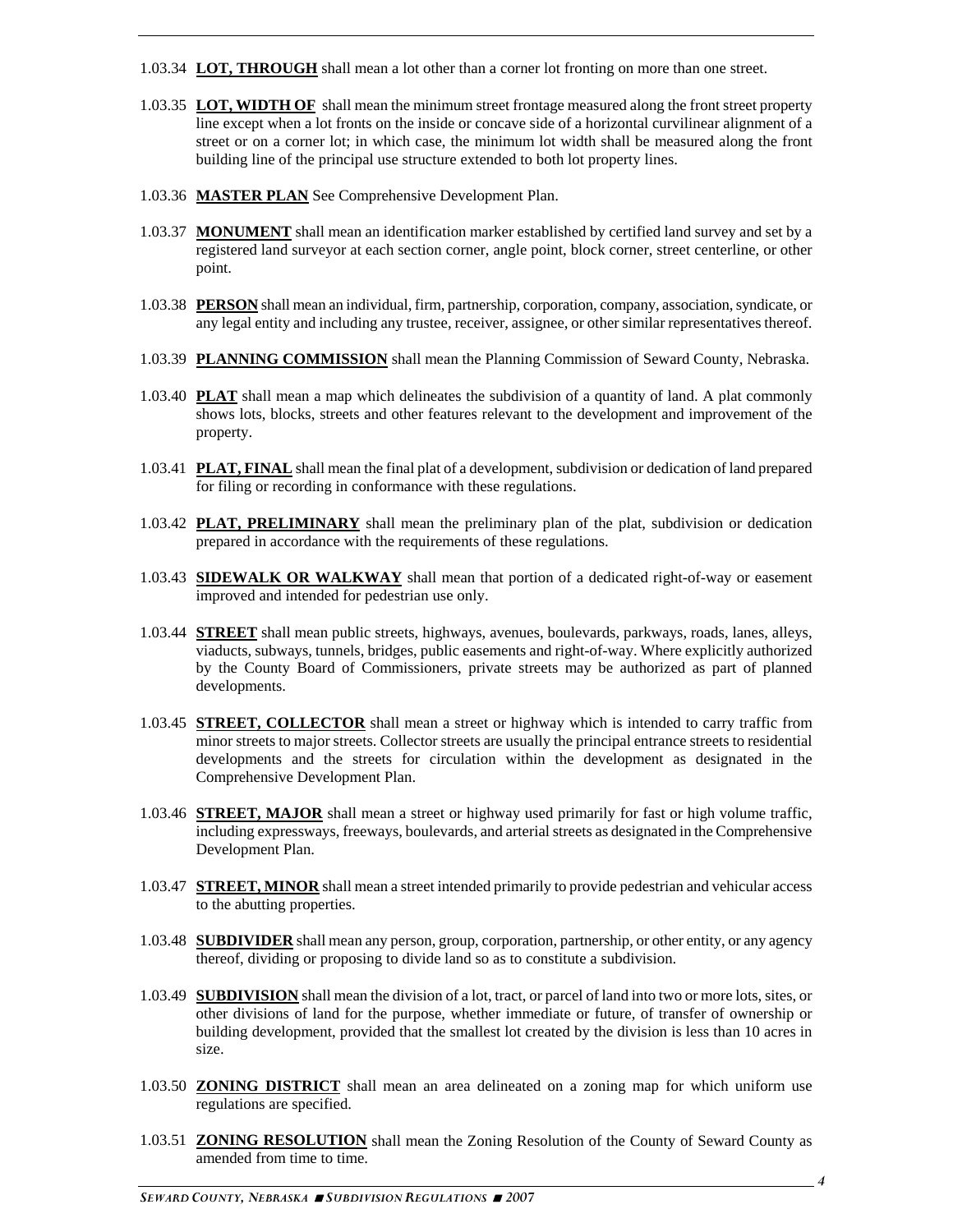#### **ARTICLE 2: GENERAL PROVISIONS**

#### **Section 2.01 Purpose.**

The Subdivision Regulations as herein set forth are intended to provide for harmonious development of the County and its environs; for the integration of new subdivision streets with other existing or planned streets or with other features of the Comprehensive Development Plan of the County; for adequate open spaces for traffic, recreation, light and air; for the distribution of population and traffic in a manner which will tend to create conditions favorable to health, safety, convenience, or prosperity to insure conformance of subdivision plans with the capital improvement program of the County and its planning area; and, to secure equitable handling of all subdivision plats by providing uniform procedures and standards for observance by subdividers, Planning Commission and County Board of Commissioners.

#### **Section 2.02 Jurisdiction.**

The provisions of these regulations shall apply to all land located within the legal boundaries of the County, as the same may be amended by subsequent annexation, and shall also include all land lying within one mile of the corporate limits of the County less those areas under the jurisdiction of the municipalities, as modified from time to time through annexation; plus the controlling extraterritorial jurisdictions of the municipalities if adopted.

#### **Section 2.03 Powers.**

No plat of a subdivision of land lying within the jurisdiction of the County shall be filed or recorded until it shall have been submitted to and a report and recommendation thereon made, by the Planning Commission to the County Board of Commissioners and the County Board of Commissioners has approved the final plat.

It shall be unlawful for the owner, agent, or person having control of any land within the jurisdiction of the County, or within the area shown on the Official Zoning Map to subdivide land except in accordance with Neb. Rev. Stat. §23-114.01 (Reissue 1997) and the provisions of the title; provided, however, that any subdivision of land caused by the acquisition of land by the federal government, the state of Nebraska, any County, or any City incorporated or unincorporated, within the jurisdiction of the County, shall be deemed to have received approval as required by Neb. Rev. Stat. §23-114.01 (Reissue 1997).

#### **Section 2.04 Applicability.**

Any plat, hereafter made, for each subdivision or each part thereof lying within the jurisdiction of this Resolution, shall be prepared, presented for approval, and recorded as herein prescribed. The regulations contained herein shall apply to the subdivision of a lot, tract, parcel of land into two or more lots, tracts, or other division of land for the purpose of sale or development, whether immediate or future, including the subdivision or replatting of land or lots, except that the division of land when the smallest parcel created is more than 10 acres in area shall be exempt from these regulations. Further, the regulations set forth by this Resolution shall be minimum regulations which shall apply uniformly throughout the jurisdiction of this Resolution except as hereinafter provided.

#### **Section 2.05 Interpretation.**

In interpreting and applying these regulations, they shall be held to be minimum requirements for the promotion of the public health, convenience, comfort, morals, prosperity and general welfare.

#### **Section 2.06 Conflict.**

No final plat of land within the force and effect of the existing Zoning Regulations shall be approved unless it conforms to the Subdivision Regulations contained herein. Whenever there is a discrepancy between minimum standards or dimensions noted herein and those contained in the Zoning Regulations, Subdivision Regulations, or other official regulations or Resolutions, the most restrictive shall apply.

#### **Section 2.07 Zoning Permits.**

Unless a tract shall have been platted in accordance with the provisions of this Resolution, no zoning permit shall be issued.

#### **Section 2.08 Amendments.**

Any provisions of these regulations may from time to time be amended, supplemented, changed, modified, or repealed by the Governing Body; provided, however, that such amendments shall not become effective until after a study by the Planning Commission; and a public hearing in relation thereto has been held, public notice of which shall have been published in a newspaper of general circulation at least one time, 10 days prior to such hearing.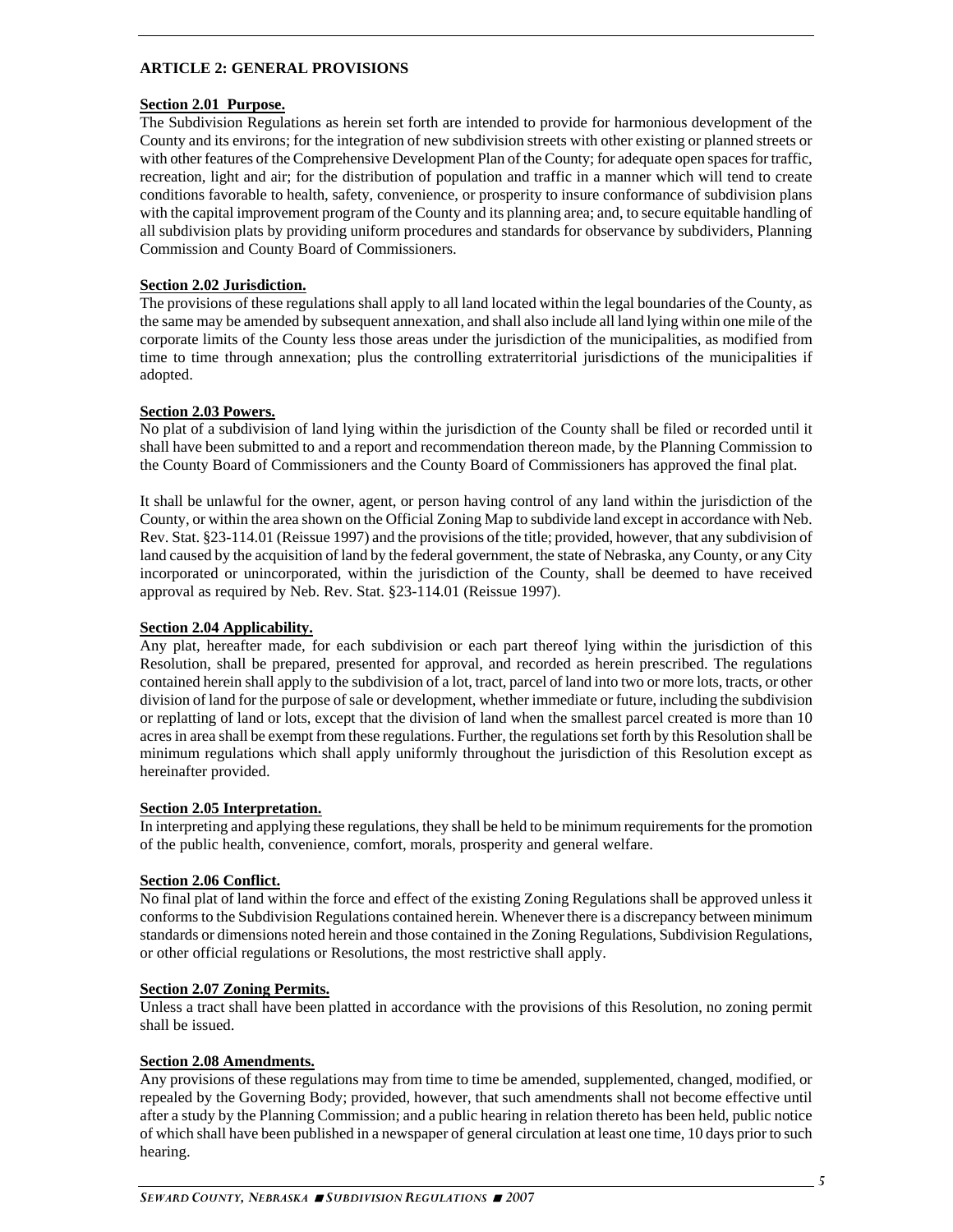#### **Section 2.09 On-Site Wastewater Treatment Systems**

In accordance with NDEQ Title 124, all subdivisions with less than three acres shall submit the subdivision plans to the agency for review and approval. All requirements and comments returned by the agency shall be met prior to Seward County issuing a Occupancy Permit.

Title 124, from time to time, may be modified and amended by the State of Nebraska. If Title 124 is amended and the effective date occurs prior to any amendment to this resolution, the applicant shall follow the new state regulations.

#### **Section 2.10 Modifications.**

Where in the case of a particular proposed subdivision, it can be shown that strict compliance with the requirements of this regulation would result in extraordinary hardship to the subdivider because of unusual topography, or other such non-self-inflicted conditions, or that these conditions would result in inhibiting the achievement of the objectives of these regulations. The County Board of Commissioners, after report from the Planning Commission, may modify, or waive the requirements so that substantial justice may be done and the public interest secured; provided, however, that: such modifications or waiver will not adversely affect the development, the character of which shall be in conformance with recommended platting and development practices in the general area of the proposed subdivision; will not have the effect of nullifying the intent and purpose of the regulations; and, will not interfere with carrying out the Comprehensive Plan of the Planning Area of the County.

The standards and requirements of these regulations may be modified by the Governing Body after report by the Planning Commission in the case of a planned development or a redevelopment project involving the resubdividing and rebuilding of blighted or slum areas; provided, however, that the placement of structures within the area is shown on the development plan and becomes a part of the recorded plat.

#### **Section 2.11 Building Permits Prohibited**

No officer or employee of Seward County shall issue any building permit for any building or buildings constructed or proposed to be constructed on land subdivided contrary to the provisions of these regulations. No person, employee, or agent of any utility company shall make any utility connections or issue any order for utility connections for any building or buildings constructed or proposed to be constructed without a building permit first being issued by Seward County.

#### **Section 2.12 Subdivision within a R-1 Zoning District**

Any R-1 Residential District shall be consistent and comply with the policies within the Comprehensive Development Plan under Rural Estates Development in the Land Use Section.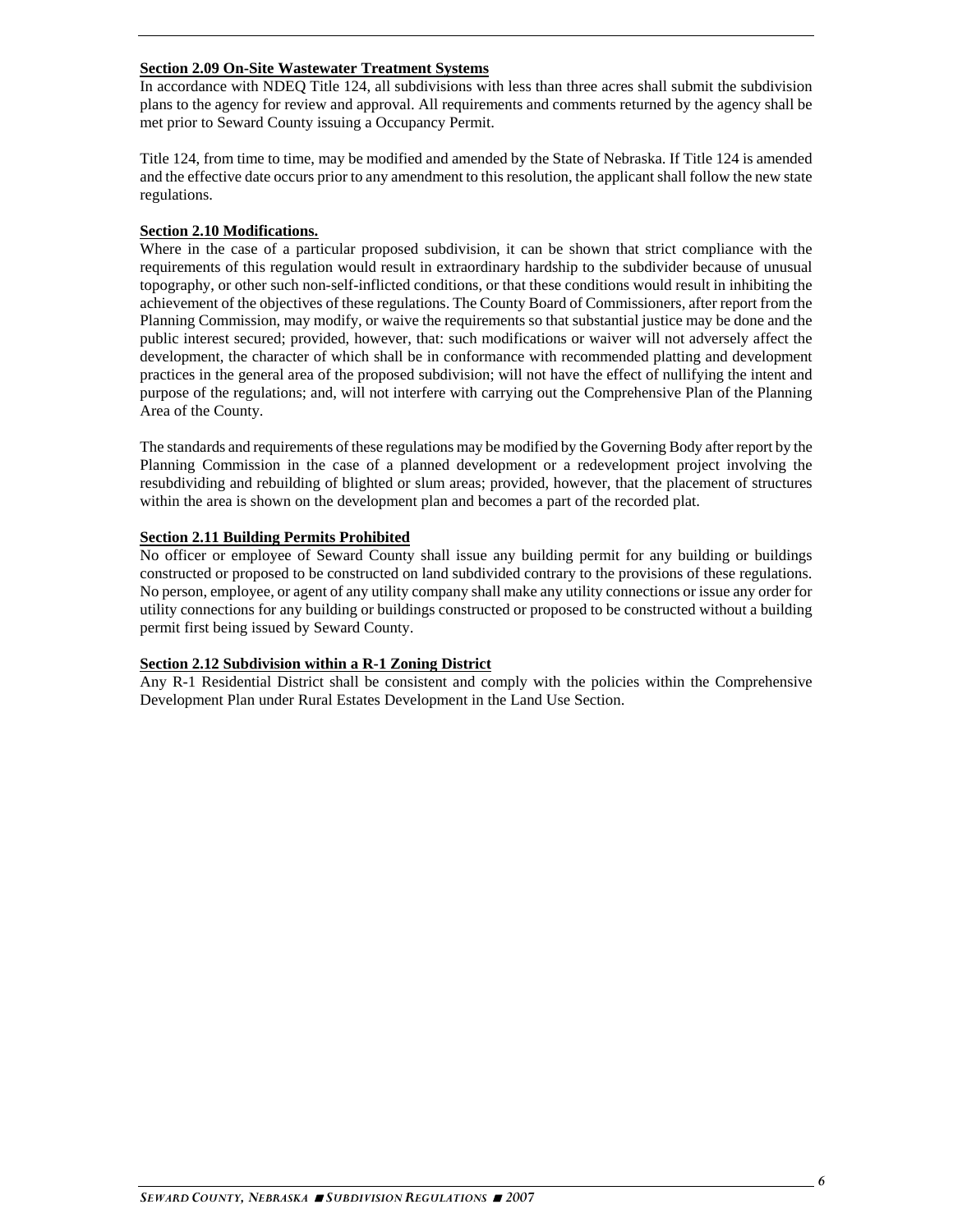#### **ARTICLE 3: PROCEDURES**

#### **Section 3.01 Procedure for Filing Pre-application Plans and Data.**

Pre-application Plans and Data: Prior to the filing of an application for approval of a preliminary plat the subdivider may submit to the Zoning Administrator plans and data in sketch form showing ideas for the proposed subdivision of land. The sketch plan shall include:

- 3.01.01 The proposed tentative layout of streets, lots and other features in relation to existing streets, utilities, topography and other conditions.
- 3.01.02 A general location map showing the proposed subdivision and its relationship to existing abutting subdivisions and community facilities in the area, such as streets, alleys, schools, parks, commercial areas and other data supplementing the plans which outline or describe all of the proposed development as it relates to existing conditions.

These pre-application plans and data shall not require a formal application fee. After discussion with the subdivider and review of the data, the Zoning Administrator will inform the subdivider whether such plans and data submitted meet the objectives of these regulations and shall describe any inconsistencies with the requirements of this Resolution. With the concurrence of the developer, a Public Hearing date will be set for the consideration of the Preliminary Plat.

#### **Section 3.02 Procedure for Approval of Preliminary Plat.**

- 3.02.01 Before any subdivider or agent contracts for the sale or offers to sell any subdivision of land or any part thereof, which is wholly or partly within the jurisdiction of Seward County, the subdivider or his or her agent shall file a preliminary plat of said subdivision with the Seward County Planning Commission. The Preliminary Plat shall be prepared in accordance with the regulations set forth herein, and shall be submitted to the Planning Commission prior to the completion of final surveys of streets and lots and before the start of grading or construction work upon the proposed streets and lots and before any map of said subdivision is made in a form suitable for recording. The Planning Commission shall determine whether the plat is in proper form and shall not receive and consider such plat as filed until it is submitted in accordance with the requirements hereof. The street layout shall be in conformity with a plan for the most advantageous development of the entire neighboring area and in conformity with the Comprehensive Plan.
- 3.02.02 All plats, preliminary and final, shall be prepared in conformance with the provisions of these regulations and in conformance with the Comprehensive Plan and Zoning Resolution. The subdivider shall be responsible for such conformance.
- 3.02.03 A total of 25 copies of the Preliminary Plat and required supplementary material as specified in Section 3 of these regulations shall be submitted to the Zoning Administrator at least 21 days prior to the meeting at which it is to be considered. The Zoning Administrator shall distribute one copy of the Preliminary Plat with a request for comments within 21 days to each of the following: County Engineer, Highway Superintendent, School Board, Fire District, law enforcement, and wherever else deemed necessary by the Planning Commission.
- 3.02.04 The Planning Commission will consider the Preliminary Plat at a public hearing, of which notice is given in a newspaper of general circulation in Seward County, Nebraska, and will (1) review the preliminary plat and other material submitted for conformity thereof to these regulations, (2) review any recommendations of the County Engineer, Highway Superintendent, School Board, Fire Department, law enforcement, and other Agencies, (3) recommend to the subdivider changes deemed advisable and the kind and extent of improvements to be made by him. The Planning Commission shall act on the plat as submitted or modified, and if approved, the Planning Commission shall express its approval as conditional approval and state the conditions of such approval, if any, or if disapproved, shall express its disapproval and its reasons thereof.
- 3.02.05 Conditional approval of a preliminary plat shall not constitute an acceptance of the plat, but shall be deemed an expression of approval of the layout submitted on the preliminary plat.
- 3.02.06 The action of the Planning Commission shall be noted on or attached to two copies of the Preliminary Plat. One copy shall be returned to the subdivider and the other retained by the Planning Commission.
- 3.02.07 If the Planning Commission recommends disapproval or approval, then the clerk will order Notice of Hearing before the County Board of Commissioners to be published. The notice must be published at least 10 days prior to the Hearing in a paper of general circulation. The County Board of Commissioners may (1) concur with the Planning Commission's Recommendation; (2) reverse the Planning Commission's recommendation; or (3) refer the Preliminary Plat back to the Planning Commission for reconsideration with specific instructions to the Planning Commission.
- 3.02.08 Approval of a Preliminary Plat shall not constitute approval of the Final Subdivision Plat. Rather, the Preliminary Plat shall be deemed an expression of approval of the general design concept and serves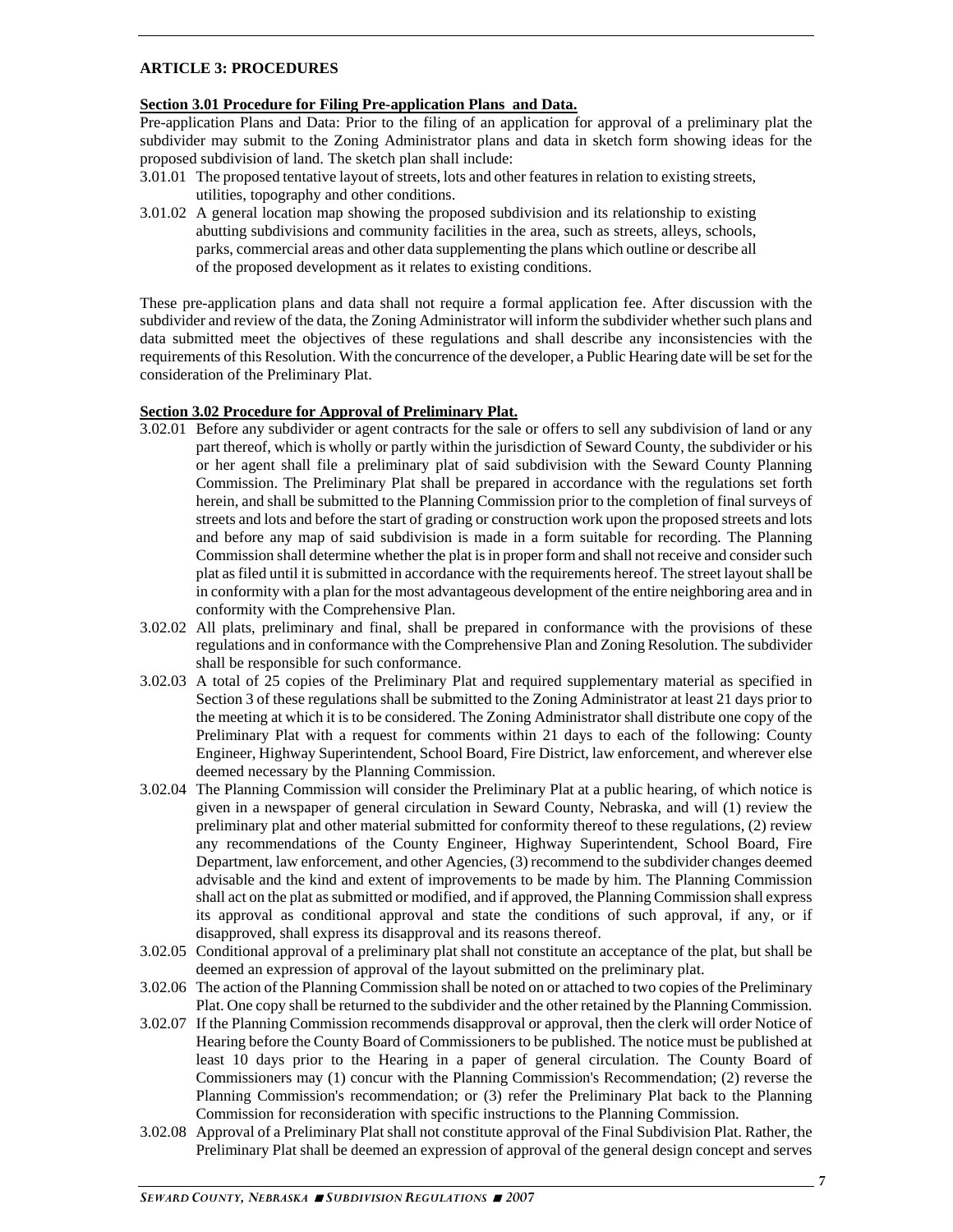as an acceptable guide for the preparation of the Final Plat. Approval of the Preliminary Plat shall become void after12 months from the date of such approval.

#### **Section 3.03 Preliminary Plat Specifications.**

The Preliminary plat shall be drawn to a scale of one inch to 100 feet; shall be plainly marked "Preliminary Plat" and shall include, show, or be accompanied by the following information:

- 3.03.01 A location map showing the general location of the proposed subdivision in relation to surrounding developments with a north arrow, scale and legend.
- 3.03.02 The proposed name of the subdivision which must not be as similar to that of an existing subdivision as to cause confusion.
- 3.03.03 The proposed names and addresses of the owner and subdivider; the engineer, surveyor, or landscape architect responsible for the subdivision layout; and the names of all landowners abutting the proposed subdivision.
- 3.03.04 The legal description of the area being platted, and boundary line (accurate in scale) and dimensions, and the location of monuments found or set, section lines, existing and the approximate acreage of the proposed development.
- 3.03.05 Width and location of platted streets and alleys within or adjacent to the property; physical features of the property, including location of water courses, ravines, bridges, culverts, present structures and other features affecting the subdivision; contours with intervals of five feet or less; the location of all existing utilities with their sizes indicated, as well as flow lines; elevations of existing sanitary and storm sewer, the outline of wooded areas (the location of important individual trees may be required)
- 3.03.06 The proposed lot layout, lot and block numbers and approximate lot dimensions and square footage and grounds proposed to be dedicated for public use.
- 3.03.07 The location and width of proposed streets, easements, building setback lines, Rights of Way, pavement width and type, sidewalks, alleys, location of all proposed improvements including: sanitary sewers (including proposed flow lines), water mains, storm water drainage and other features and improvements required by these regulations.
- 3.03.08 The existing zoning classification and proposed uses of land within the proposed subdivision shall also be designated.
- 3.03.09 The subdivider or subdividers representative shall be in attendance at the County Planning Commission Meeting when Preliminary Plat is discussed.
- 3.03.10 When required, two prints of the following to be delivered to the County Engineer/Highway Superintendent for review:
	- 1. A sanitary sewer plan, if applicable.
	- 2. A surface storm drainage plan, if necessary, within the subdivision.
	- 3. A street profile plan with a statement of proposed street improvements.

#### **Section 3.04 Procedure for Approval of Final Plat.**

- 3.04.01 The Final Plat shall conform to the Preliminary Plat as approved and may be comprised of only that portion of the approved Preliminary Plat which the subdivider proposed to record and develop at the time.
- 3.04.02 The Final Plat shall be submitted to the Zoning Administrator for approval at least 21 days prior to the meeting at which it is to be considered. The Zoning Administrator shall advertise and notice a public hearing on the final plat as per Nebraska State Statutes.
- 3.04.03 One reproducible copy and 25 copies of the original shall be prepared as specified in these regulations.
- 3.04.04 The Planning Commission will consider the Final Plat at a public hearing, of which notice is given in a newspaper of general circulation in Seward County, Nebraska, and will (1) review the final plat and other material submitted for conformity thereof to these regulations and (2) review any recommendations of any reviewing agency and (3) recommend to the subdivider changes deemed advisable and the kind and extent of improvements to be made by him. The Planning Commission shall act on the plat as submitted or modified, and if approved, the Planning Commission shall express its approval as conditional approval and state the conditions of such approval, if any, or if disapproved, shall express its disapproval and its reasons thereof.
- 3.04.05 Upon approval of the Final Plat, a certification of approval by the County Board of Commissioners shall be endorsed thereon by the County Clerk, and the original shall be filed with the Seward County Clerk, the reproducible copy with the County Clerk, and the two copies of the original with the Planning Commission.
- 3.04.06 The Final Approval by the County Board of Commissioners shall be by Resolution after receiving the recommendation of the Planning Commission together with a letter stating that the subdivider has complied with the requirements of this Resolution.
- 3.04.07 The County Board of Commissioners may require the creation and approval of a Subdivision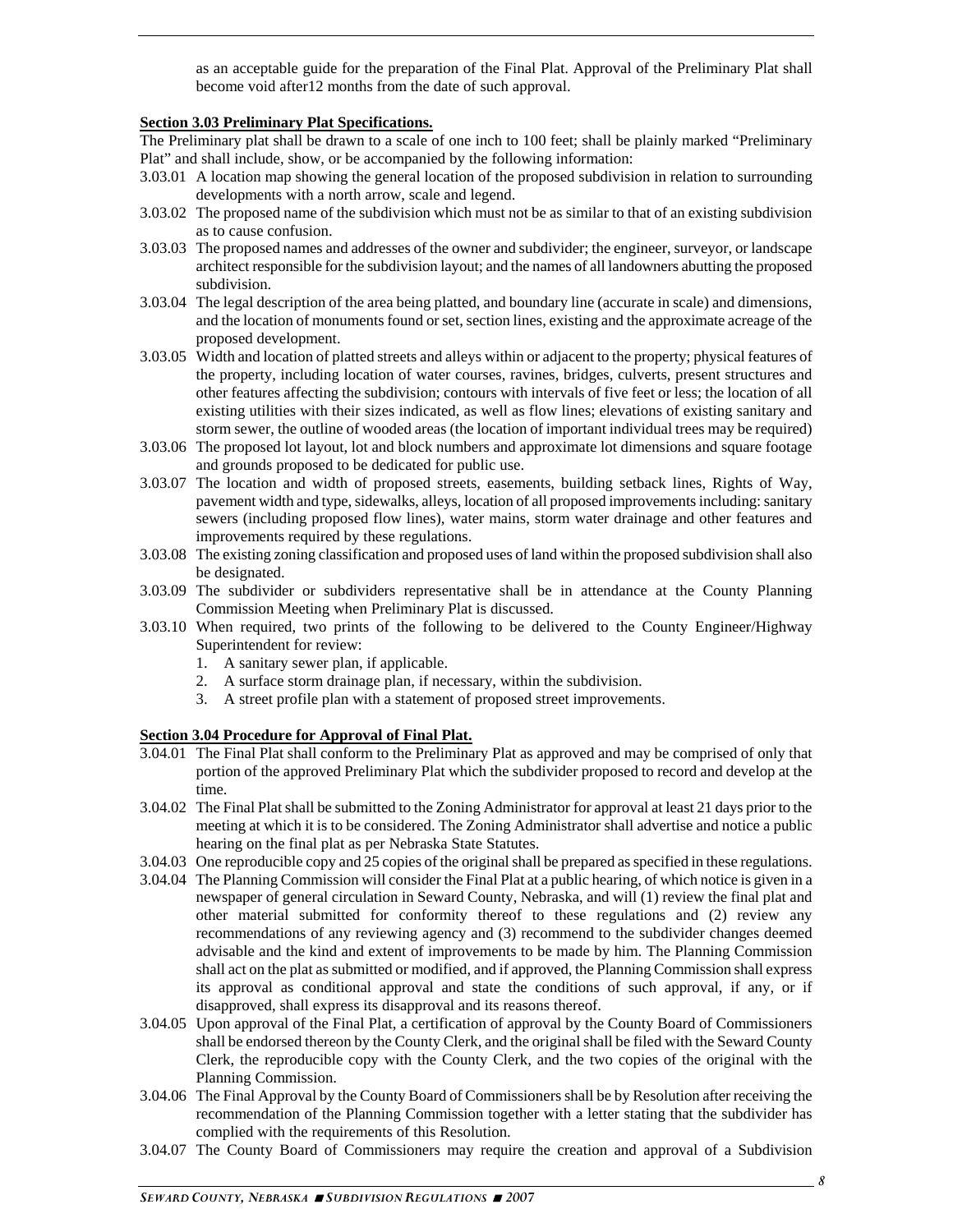Agreement that directs specific items of understanding between the developer and the County.

#### **Section 3.05 Final Plat and Required Specifications.**

After approval of the preliminary plat by the Planning Commission, the subdivider shall prepare and submit to the Planning Commission a final plat prepared by a registered engineer or registered land surveyor for recording purposes and shall submit:

3.05.01 Final Plat, in conformance with the approved preliminary plat, shall include:

- 1. Name of subdivision.
- 2. Date, north arrow and graphic scale.
- 3. An accurate boundary survey of the property, with bearings and distances, referenced to section lines and/or adjacent subdivisions. The boundary survey shall meet or exceed the "Minimum Standards For Surveys", as established by the Professional Surveyors Association of Nebraska.
- 4. Adjacent subdivisions, streets, alleys and easements, with their widths and names.
- 5. Names and widths of the streets, and block and lot numbers.
- 6. Location of lots, streets, public highways, alleys and other features, with accurate bearings and distances. At a minimum all curves shall be identified with the following data; radius, arc distance, chord distance and chord bearing. It is intended that enough information be shown, so the subdivision can be reestablished on the ground.
- 7. Location and description of all permanent monuments set. At a minimum all monuments shall be made of material capable of being detected by commonly used magnetic locators. These monuments shall consist of an iron pipe or iron rod, with a minimal diameter of 5/8 inch and minimal length of 24 inches.
- 8. A notarized dedication signed and acknowledged by all parties having any titled interest in, or lien upon the land to be subdivided consenting to the final plat including the dedication of parts of the land for streets, easements, and other purposes.
- 9. A certification signed by the County Treasurer stating that there are no regular or special taxes due or delinquent against the platted land.
- 10 A form for the approval of the Planning Commission.
- 11. A form for the approval of the County Board of Commissioners to be signed by the County Board of Commissioners chair and attested to by the County Clerk.
- 12. A legal description of the perimeter of the subdivision.
- 13. A form for Acknowledgment by Notary.
- 14. A form for Certificate of County Register of Deeds.
- 15. One copy of any private restrictions or covenants affecting the subdivision or any part thereof, if applicable.
- 3.05.02 Final Plat shall then be submitted to the County Board of Commissioners at their regular meeting for approval and adoption prior to the start of construction, at a public hearing advertised and posted with notice at least 10 days prior to the Hearing in a paper of general circulation.

#### **Section 3.06 Vacation of Plat of Record.**

- 3.06.01 Conditions: A subdivider may make application to the Planning Commission to vacate any plat of record under the following conditions:
	- 1. The Plat to be vacated is a legal plat of record.
	- 2. Vacation of the subdivision will not interfere with development of, nor deny access via public thoroughfare to, adjoining properties or utility services or other improvements.
	- 3. Vacation of the subdivision will not be contrary to the Comprehensive Plan.
- 3.06.02 Procedures: The owner or owners shall present a proposal to the Planning Commission, containing the legal description of the subdivision and calling for vacation thereof. The Planning Commission shall study the proposal and shall send recommendations to the County Board of Commissioners. The County Board of Commissioners shall approve or deny the proposal. If the proposal is approved, it shall then be recorded in the office of the Seward County Register of Deeds. All fees for the recording of such vacation shall be paid by the subdivider.

#### **Section 3.07 Replats/Small Tract Subdivision.**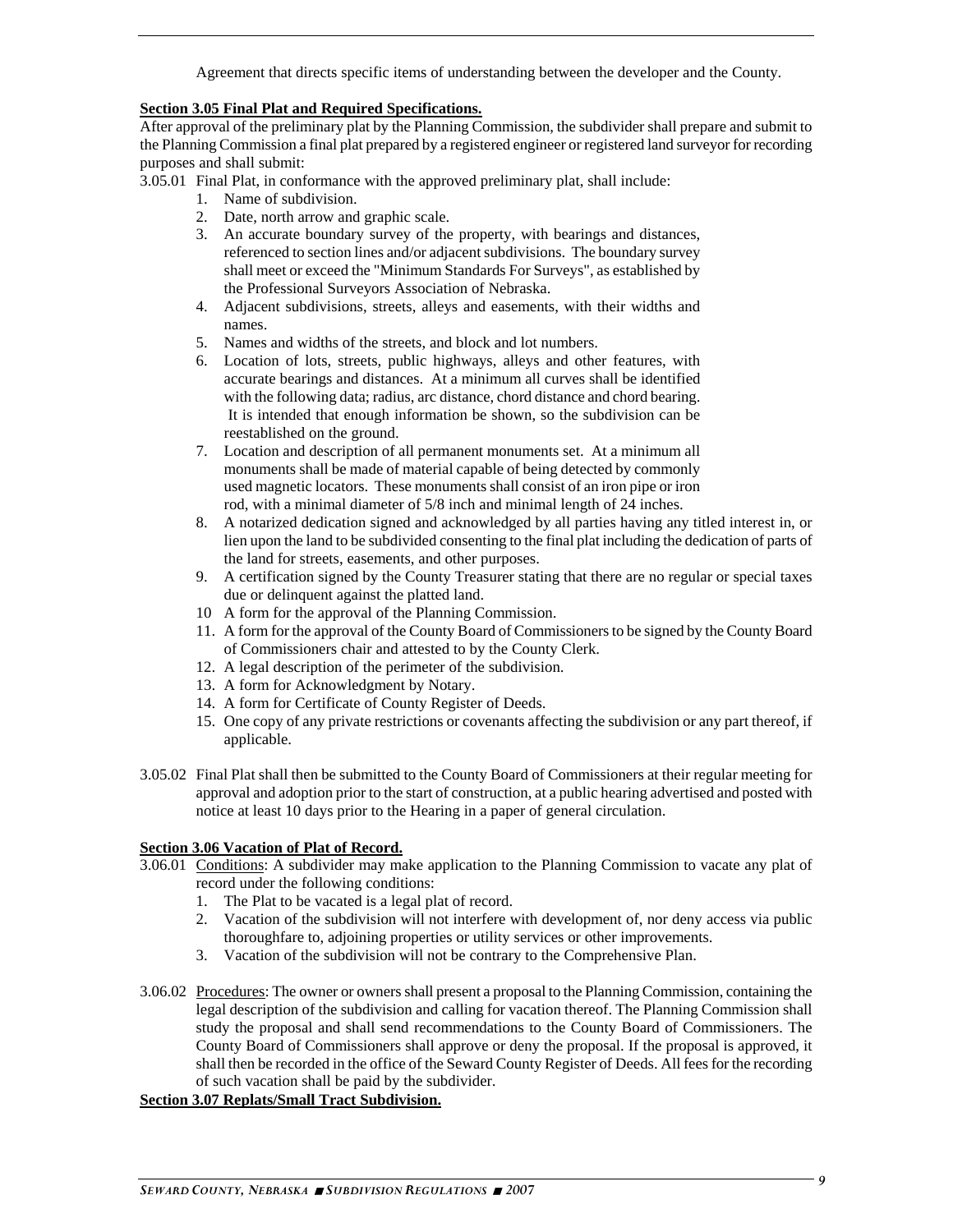Whenever a subdivision or resubdivision of a parcel consists of four or fewer lots, the Planning Commission may waive the separate submission requirements for the Preliminary and Final Plats to expedite the subdivision review process if, in the judgment of the Zoning Administrator, separate submission will not serve the public interest and will not conflict with the intent of these regulations.

#### 3.07.01 Concurrent Plats shall:

- 1. Be discussed with the Planning Commission at a scheduled pre-application Conference, as set out in Section 1 of this article.
- 2. Be submitted to the County Clerk at least 21 days prior to the next regular meeting of the Planning Commission at which request is to be heard.
- 3. Be accompanied by the applications fees and completed application forms as required.
- 4. Follow the procedure set forth herein and contain the required information Preliminary and Final Plats.
- 5. Include a drainage plan showing how run-off generated by the proposed development impacts drainage on downstream drainage systems.
- 6. Exceptions: Drainage reports shall not be required for the following:
	- A. Subdivision of existing tax lots that are primarily developed.
	- B. Subdivision of a farmstead that creates not more than two lots and allows for the split of the main residence from the remaining farmstead.
	- C. Acreages where lots are not less than one acre in size.
- 7. Changes required by the Planning Commission shall be made prior to submission to governing body. Final plans shall be submitted to the Zoning Administrator at least 15 days prior to the next regular meeting of the Governing Body.
- 8. A final plat, in conformance with Section 5, shall be submitted to the County Board of Commissioners for review and action prior to start of construction. Such hearing shall be posted with notice at least 10 days prior to the Hearing in a paper of general circulation.

#### **Section 3.08 Lot Splits and Administrative Plats.**

#### 3.08.01 **General**

 The intent of this section is to provide for the issuance of zoning/building permits in lots divided into not more than four tracts without having to re-plat said lot, provided that the resulting lots shall not again be divided without replatting. The Planning Commission shall review all lot splits and forward its recommendations to the County Board of Commissioners. The County Board of Commissioners shall then review the lot split application and make a final determination. The County Board of Commissioners may approve or disapprove lot splits in accordance with the following regulations.

#### 3.08.02 **Application Procedure**

 Requests for lot split approval shall be made by the owner of the land to the Zoning Administrator. A total of 25 copies of a scale drawing of the lots involved if there are not structures thereon, or, if structures are located on any part of the lot being split, 25 copies of a survey of the lot(s) and the location of the structures(s) thereon together with the precise nature, location and dimensions of the proposed lot split shall accompany the application.

#### 3.08.03 **Approval Guidelines**

Approval or disapproval of lot splits shall be made based on the following guidelines:

- 1. No lot split shall be approved if:
	- A. A new street or alley is needed or proposed.
	- B. A vacation of streets, alleys, setback lines, access control or easements is required or proposed.
	- C. if such action will result in significant increases in service requirements, e.g., utilities, schools, traffic control, streets, etc.: or will interfere with maintaining existing service levels, e.g., additional curb cuts, repaving, etc.
	- D. There is less street right-of-way than required by these regulations or the Comprehensive Plan unless such dedication can be made by separate instrument.
	- E. All easement requirements have not been satisfied.
	- F. if such split will result in a tract without direct access to a street.
	- G. A substandard-sized lot or parcel will be created.
	- H. if the lot has been previously split in accordance with these regulations.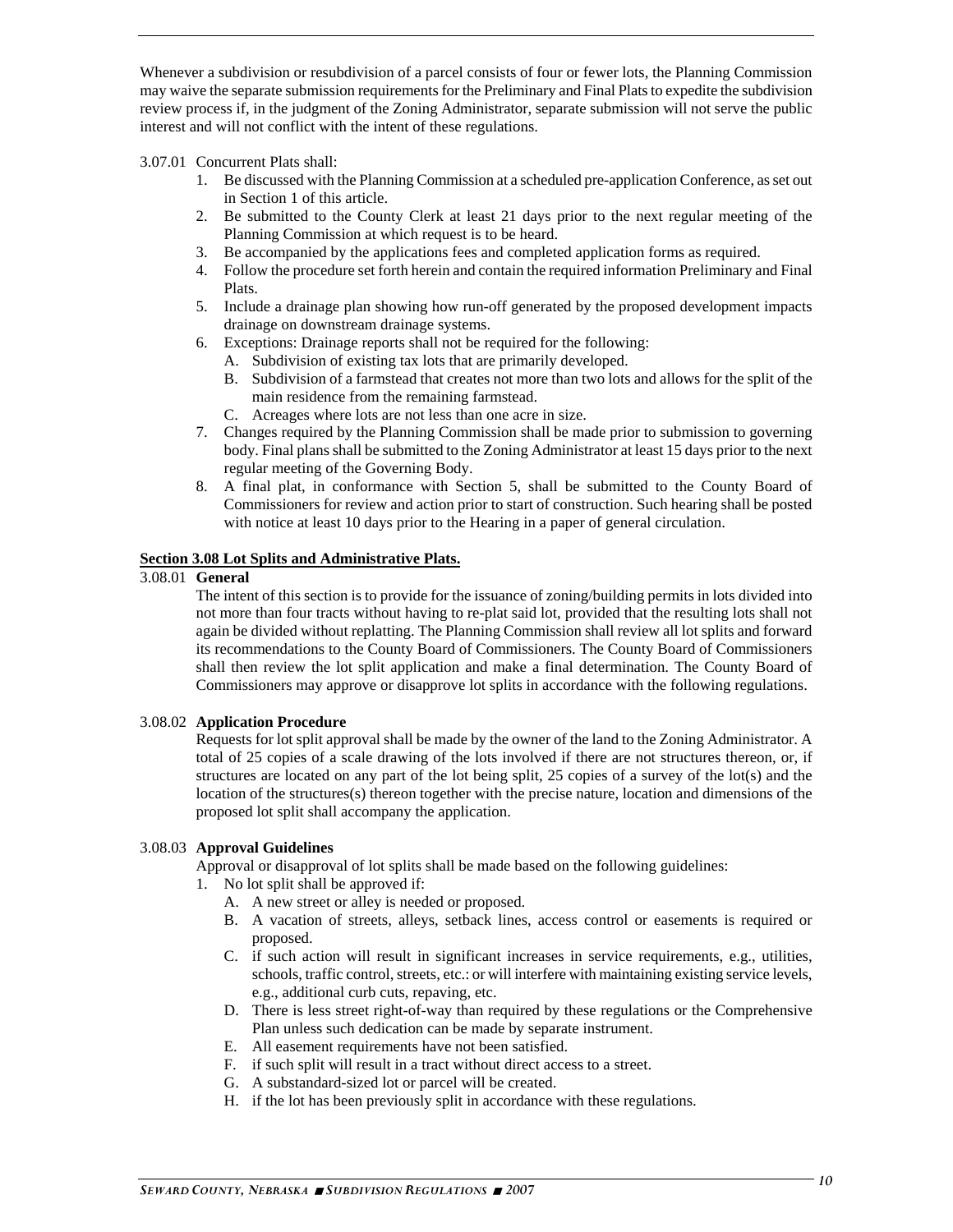- 2. No lot splits shall be approved unless all required public improvements have been installed, no new dedication of public right-of-way or easements is involved, and such subdivision complies with the Resolution requirements concerning minimum areas and dimensions of such lots.
- 3. The Planning Commission and County Board of Commissioners may make recommendations as deemed necessary to carry out the intent and purpose of existing land development regulations.
- 4. The County Board of Commissioners, in writing, either approve, with or without conditions, or disapprove the lot split within 35 days of application. The County Board of Commissioners shall sign and furnish a certificate of approval to be affixed to the lot split survey and a certified copy thereof shall be filed with the Register of Deeds, the official designated to issue building or occupancy permits, and a copy shall be furnished to the applicant.

#### 3.08.04 **Filing Fee**

The filing fee for lot splits shall be set by the Governing Body.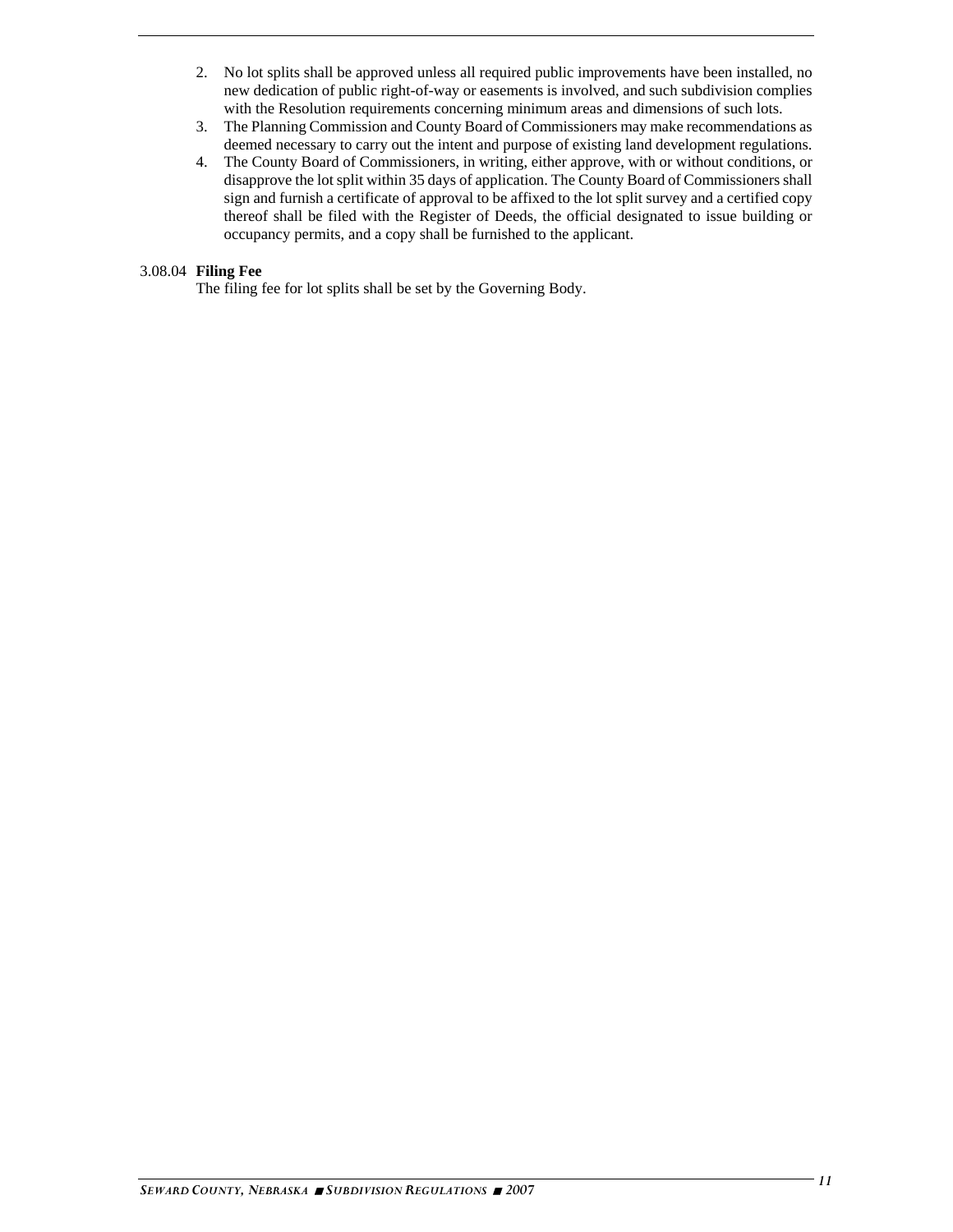#### **ARTICLE 4: DESIGN STANDARDS**

#### **Section 4.01 Minimum Design Standards.**

No subdivision shall be approved unless it is in conformance with the requirements of these regulations, the Zoning Regulations, and the Comprehensive Development Plan.

In subdividing property, consideration shall be given to suitable sites for schools, parks, playgrounds, and other common areas for public use so as to best conform with any recommendations of the Comprehensive Plan. Any provisions for schools, parks, and playgrounds should be indicated on the preliminary plat in order that it may be determined when and in what manner such areas will be provided or acquired by an appropriate agency.

Land which the Planning Commission has found to be unsuitable for subdividing, due to flooding, poor drainage, steep slopes, rock formation, or other features likely to be harmful to the safety, welfare or health of the future residents, shall not be subdivided unless adequate methods for subdivision are formulated by the developer and approved by the Planning Commission that would eliminate or substantially reduce such hazards.

The Planning Commission may require all contiguous land under common ownership to be submitted with the Preliminary Plan in order to evaluate overall development patterns and conformity with the comprehensive plan and issue proper extension of future roads and services.

If a proposed subdivision contains lots which are sufficiently larger parcels than the minimum required lot size of the zoning district, such parcels shall be arranged to permit and the preliminary plat shall show, a logical future street and utility system and logical resubdivision.

The following Minimum Design Standards for streets and roads shall be required no matter if the County is going to accept dedication of Rights-of-Way or does not anticipate accepting said dedications. The Minimum Design Standards are established to protect the general health, safety and welfare of the public.

#### **Section 4.02 Streets.**

- 1. The arrangement, character, extent, width, grade and location of all streets shall conform to the Comprehensive Plan and shall be considered in their relation to existing and planned streets, to topographical conditions, to public convenience and safety, and in their appropriate relation to the proposed uses of land to be serviced by such streets.
- 2. The street layout of the proposed subdivision shall provide for the continuation or appropriate projection of streets and alleys already existing in areas adjacent to the area being subdivided. Where, at the determination of the Planning Commission, it is desirable to provide street access to adjoining properties, proposed streets shall be extended by dedication to the boundaries of the subdivision. Where the Planning Commission deems it necessary, such dead-end streets shall be provided with a temporary turnaround having a radius of at least 25 feet or other approved design.
- 3. Where a proposed subdivision is adjacent to or contains a railroad right-of-way, the County Board may require a street approximately parallel to and on each side of such right-of-way, at a distance suitable for the appropriate use of the intervening land. Such land would be typically used for a green space buffer between the uses within the subdivision and the railroad.
- 4. Where a street that is not hard surfaced within a subdivision and the said street connects to a hard surfaced street or highway outside of the subdivision, the developer shall construct a hard surfaced apron at the intersection and the apron shall extend a minimum of 200 feet into the subdivision.

#### **Section 4.03 Companion Easements**

In order to promote on-site management of surface drainage or other public dedications, a developer may propose the use of companion easements in lieu of a portion of the required right-of-way for local or collector streets. Such easements shall be for utilities or other public purposes and shall be allowed in proportion to dedicated areas. Such easements may be authorized by the County Board of Commissioners where:

- 4.03.01 The proposed subdivision contains sufficient area and design that approval of the option will not create a potential problem in the construction of streets,
- 4.03.02 there are areas for storm drainage control or public purpose are dedicated by easement or where a homeowners association is created and approved to provide perpetual maintenance of such common areas or where the County accepts dedication to the public,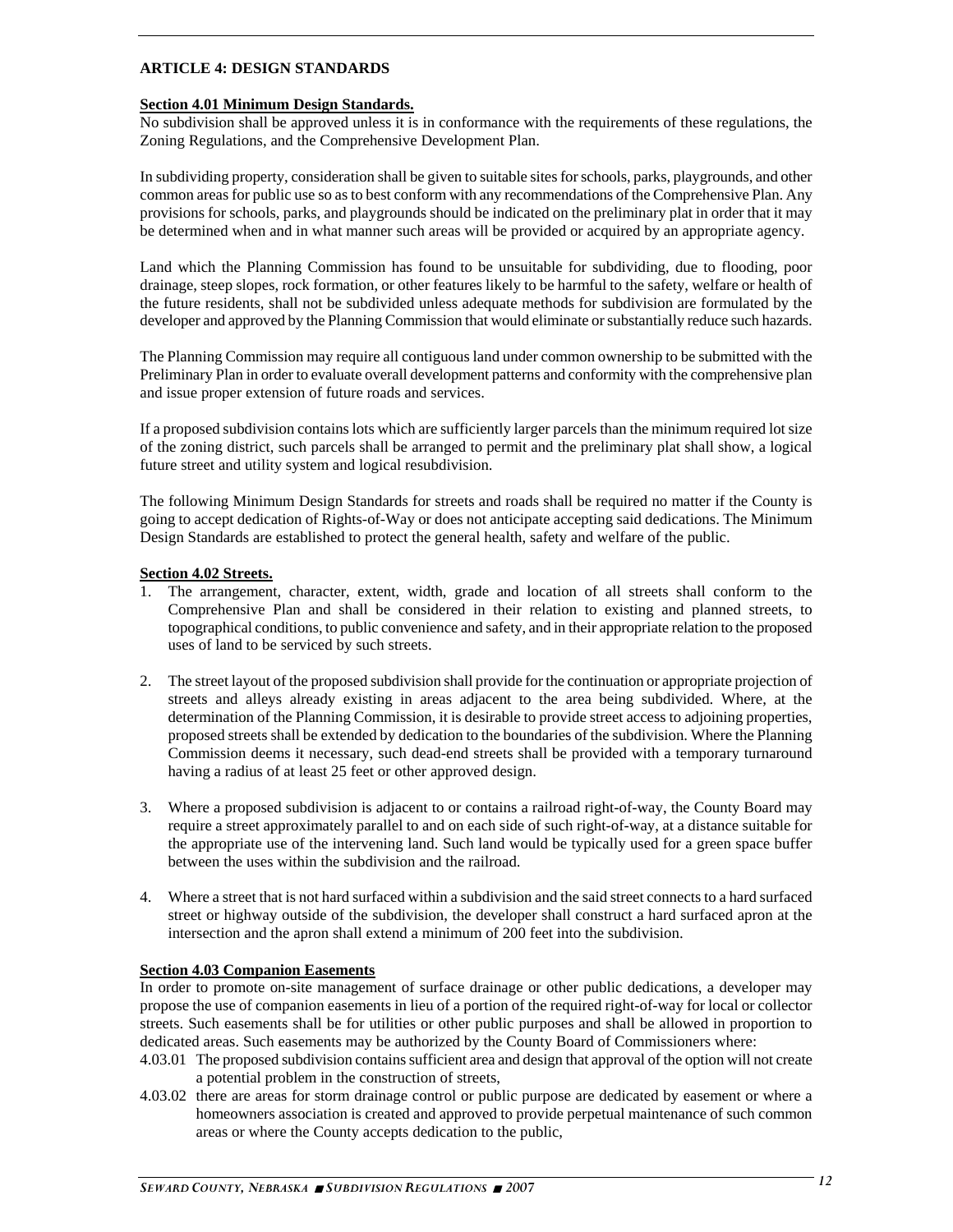4.03.03 The required rights-of-way are of sufficient width to accommodate future traffic needs consistent with the recommendations of the Comprehensive Plan and the standards set forth herein.

#### **Section 4.04 Dedication of Rights-of-Way for New Streets.**

The dedications of rights-of-way for new streets measured from lot line to lot line shall be shown on the plat and shall meet the right-of-way requirements as stated in Schedule A of this Resolution. Access to lots located on arterials shall be approved by the County.

Frontage roads or marginal access streets shall be required by the Planning Commission for subdivisions fronting on arterial streets where possible. If lots back up to the arterial street and such lots have access other than the arterial street frontage a marginal access street may not be required.

Dedication of Rights-of-Way and new streets shall only occur if the County Board of Commissioners agrees to accept said dedication.

#### **Section 4.05 Dedication of Rights-of-Way for Existing Streets.**

Subdivisions platted along existing streets shall dedicate additional right-of-way or easements if necessary to meet the minimum street width requirements set forth in this Resolution. The entire minimum right-of-way width shall be dedicated where the subdivision is on both sides of an existing street. When the subdivision is located on only one side of an existing street, one half of the required right-of-way width, measured from the centerline of the existing roadway, shall be dedicated along with any proposed easements. Dedication of onehalf of the right-of-way for a proposed street along the boundaries of land proposed for subdivision shall be prohibited except where essential to the reasonable development of the subdivision and where it is found to be practical and reasonable to require the dedication of the other half of the right-of-way when adjoining property is subdivided.

Dedication of Rights-of-Way and existing Streets shall only occur if the County Board of Commissioners agree to accept said dedication.

#### **Section 4.06 Intersections.**

Streets shall intersect as nearly as possible at an angle of 90 degrees, and no intersection shall be at an angle of less than 60 degrees. Street curb intersections shall be rounded by radii of at least 20 feet. When the smallest angle of street intersection is less than 75 degrees, the Planning Commission may require curb radii of greater length. Whenever necessary to permit the construction of a curb having a desirable radius without reducing the sidewalk at such street corner to less than nominal width, the property line at such street corner shall be rounded or otherwise set back sufficiently to permit such construction. No lot or other parcel of land which abuts on and has access to either a collector or minor street shall have a service drive, curb cut, or other means of access to an arterial street within 75 feet of right-of-way of such arterial street.

#### **Section 4.07 Curves in Streets; Horizontal and Vertical.**

A tangent at least 100 feet long shall be introduced between reversed curves on arterial and collector streets.

Where there is a deflection angle of more than 10 degrees in the horizontal alignment of a street, a curve with a radius adequate to ensure safe sight distance shall be made. Minimum requirements shall conform to the standards in schedule A of this Resolution.

#### **Section 4.08 Street Grades and Elevations.**

All streets shall be designed so as to provide for the discharge of surface water from the pavement and from the right-of-way by grading and drainage. For adequate drainage, the minimum street grade shall not be less than four tenths (0.4' / 100') of one percent. Minimum grades for gutters and ditches shall be four tenths (0.4' / 100') and five tenths (0.5' / 100') of one percent respectively. Storm sewer construction shall be required where necessary to meet these minimum grade requirements. Fill may be used in areas subject to flooding in order to elevate streets and building pads provided such fill will not serve to increase flood elevations more than one foot. Street grades shall conform to the minimum requirements provided in Schedule A of this Resolution.

#### **Section 4.09 Frontage Roads/Marginal Access Streets.**

Where a subdivision fronts on or contains an existing or proposed arterial street, the Planning Commission shall require marginal access streets in all situations indicated below, or, reverse frontage lots with screen planting located in the non-access arterial street frontage along the rear of the lots, or such other treatment as may be necessary for adequate protection of properties from the arterial street and to protect and preserve the safety and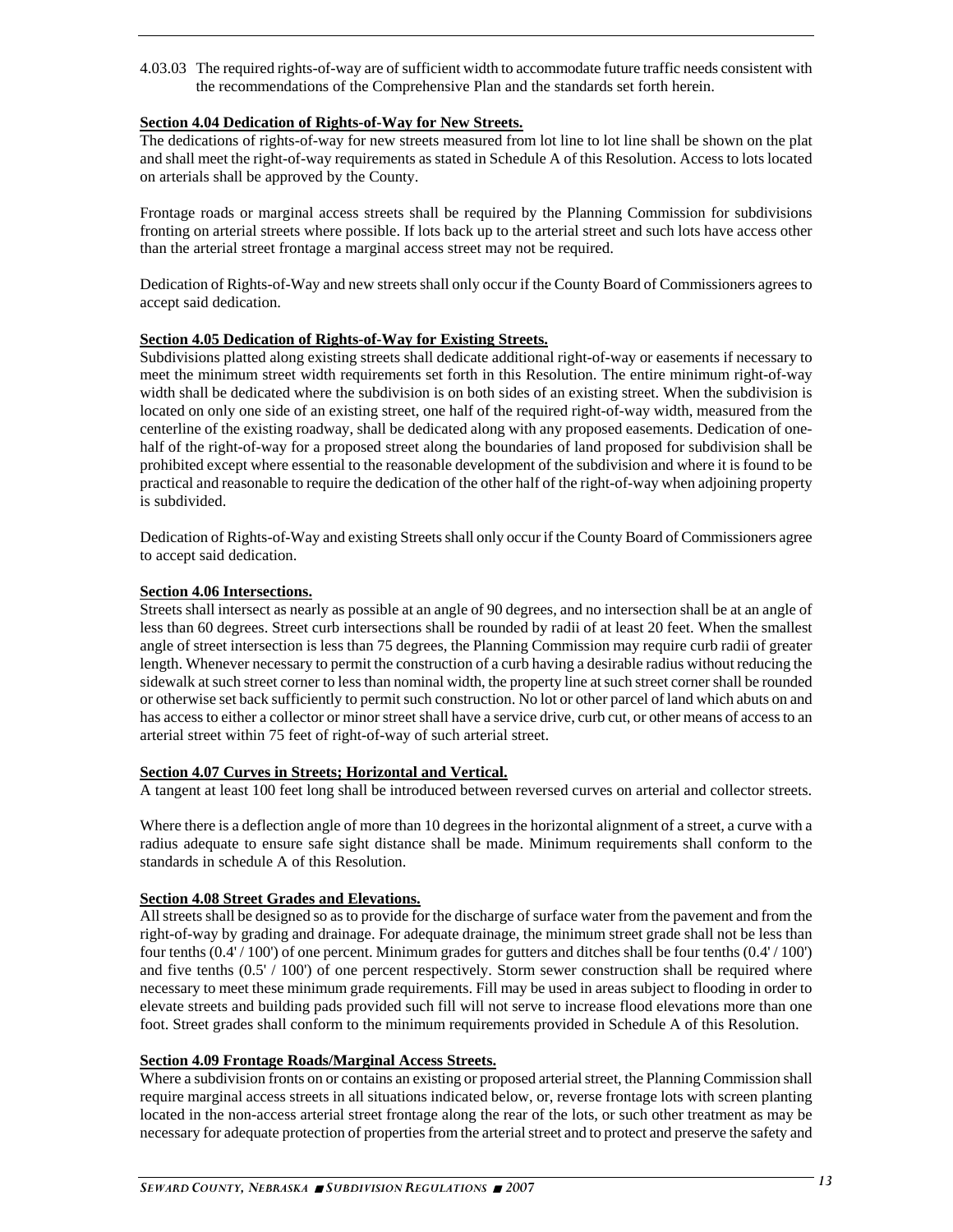traffic handling capabilities of the arterial street.

Marginal access streets shall be required by the Planning Commission for subdivisions fronting on arterial streets. If lots back up to the arterial street and such lots have access other than the arterial street frontage a marginal access street may not be required.

#### **Section 4.10 Street Jogs.**

Street jogs with centerline offsets of less than 150 feet at intersections shall be prohibited.

#### **Section 4.11 Cul-de-sac Streets.**

Minor terminal temporary dead-end streets or cul-de-sacs shall not be longer than 600 feet and shall provide a turnaround having a radius at the outside of the pavement of at least 50 feet and a radius at the right-of-way of at least 65 feet. Alternative designs for temporary turn-around may be approved by the County.

#### **Section 4.12 Street Names.**

Proposed streets which are in alignment with other existing streets shall bear the name of such streets. The name of a proposed street which is not in alignment with an existing street shall not be similar to the name of any existing street. To avoid duplication and confusion, the proposed names of all streets shall be approved by the County Board of Commissioners prior to such names being assigned or used.

#### **Section 4.13 Private Streets and Reserve Strips.**

New private streets may be created as part of a planned development district provided such streets are specifically authorized by the Planning Commission and County Board of Commissioners as an exception to the terms of the Resolution. There shall be no reserve strips in a subdivision except where their control is definitely vested in the municipality under conditions of approval by the Planning Commission as authorized in these regulations.

#### **Section 4.14 Blocks.**

The lengths, widths and shapes of blocks shall be determined with due regard to the provisions of adequate access and circulation, building sites suitable to the needs of the use contemplated, zoning requirements regarding minimum lot sizes, widths and frontages and the limitations or opportunities presented by the topography. Block lengths, except in unusual circumstances, shall not exceed 600 feet. Pedestrian easements 10 feet wide shall be provided through or near the center of blocks more than 600 feet long in order to provide for pedestrian circulation.

#### **Section 4.15 Lots.**

The lot size, width, depth, shape and orientation shall be appropriate for the location of the subdivision and for the type of development and use contemplated. All lots shall be developed to channel surface drainage to lot lines and not across adjacent properties. Corner lots for residential uses shall have additional width to permit appropriate building setback distances and orientation to both streets. The subdividing of land shall be such as to provide each lot with satisfactory vehicular access by means of public street or approved private street. Side lot lines shall be substantially at right angles or radial to street lines.

#### **Section 4.16 Through (Double Frontage) Lots.**

Double frontage lots shall be avoided except where essential to provide separation of residential development from arterial streets or to overcome specific disadvantages of topography. Where such lots are used in relation to an arterial street, a landscape screen easement of at least 10 feet in width shall be provided along the line of lots abutting such arterial street and the subdivider shall install trees, shrubbery or fences or a combination thereof to screen the residential development form the arterial street and dampen the noise generated by traffic on the arterial street.

#### **Section 4.17 Easements.**

Easements across lots or centered on rear or side lot lines shall be provided for utilities where necessary and shall be at least 16 feet in width - eight feet each side of lot line. A minimum of 10 feet, five feet on each side of a side yard setback line shall be allowed in those zoning districts that require only a five feet side yard.

Where a subdivision is traversed by a water course, there shall be provided a storm water easement or drainage right-of-way conforming substantially with the lines of such water course and such further width as will be adequate for the purpose of retaining the water handling capacity of the water course.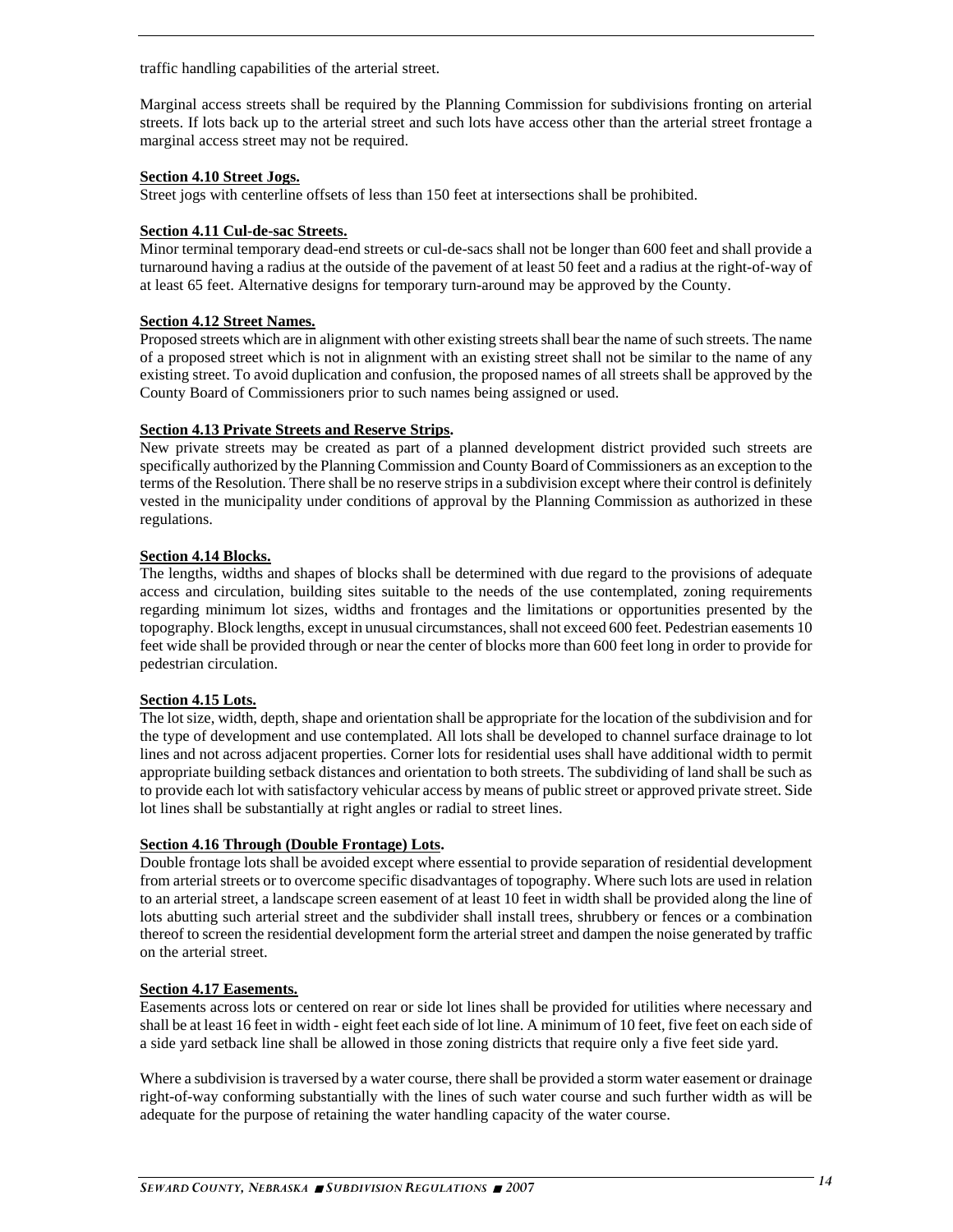#### **Section 4.18 Storm Sewer System.**

Provisions shall be made to limit the peak rate of storm water discharge from the subdivision. Post development runoff (cubic feet per second) shall not be increased by more than 25% of the pre-development runoff rate at any time following post development, based upon a 10 year storm event. Pre-development shall be the condition prior to improvements being completed, including cultivated row crops. In determining the size or type of storm sewer system the design shall be sufficient to handle all computed runoff at the point in question. For large drainage areas, the County may require cross drainage structures such as culverts, bridges, etc.

#### **Section 4.19 Flood Hazards.**

Land subject to flooding and land deemed to be topographically unsuitable for residential or other development shall not be platted for such purposes. Such land may be set aside on the plat for such uses compatible with the hazards associated with flooding or erosion. All development shall be flood proof in accordance with the flood hazard zoning provisions of the Zoning Resolution.

#### **Section 4.20 Conformance with Other Regulations.**

No final plat of land within the County or its jurisdictional area shall be approved unless it conforms to existing zoning regulations.

Specific design standards and required improvements may be waived only by the Planning Commission and County Board of Commissioners in accordance with these regulations.

Whenever there is a variance between the minimum standards set forth in these regulations and those contained in other regulations the highest standard shall govern.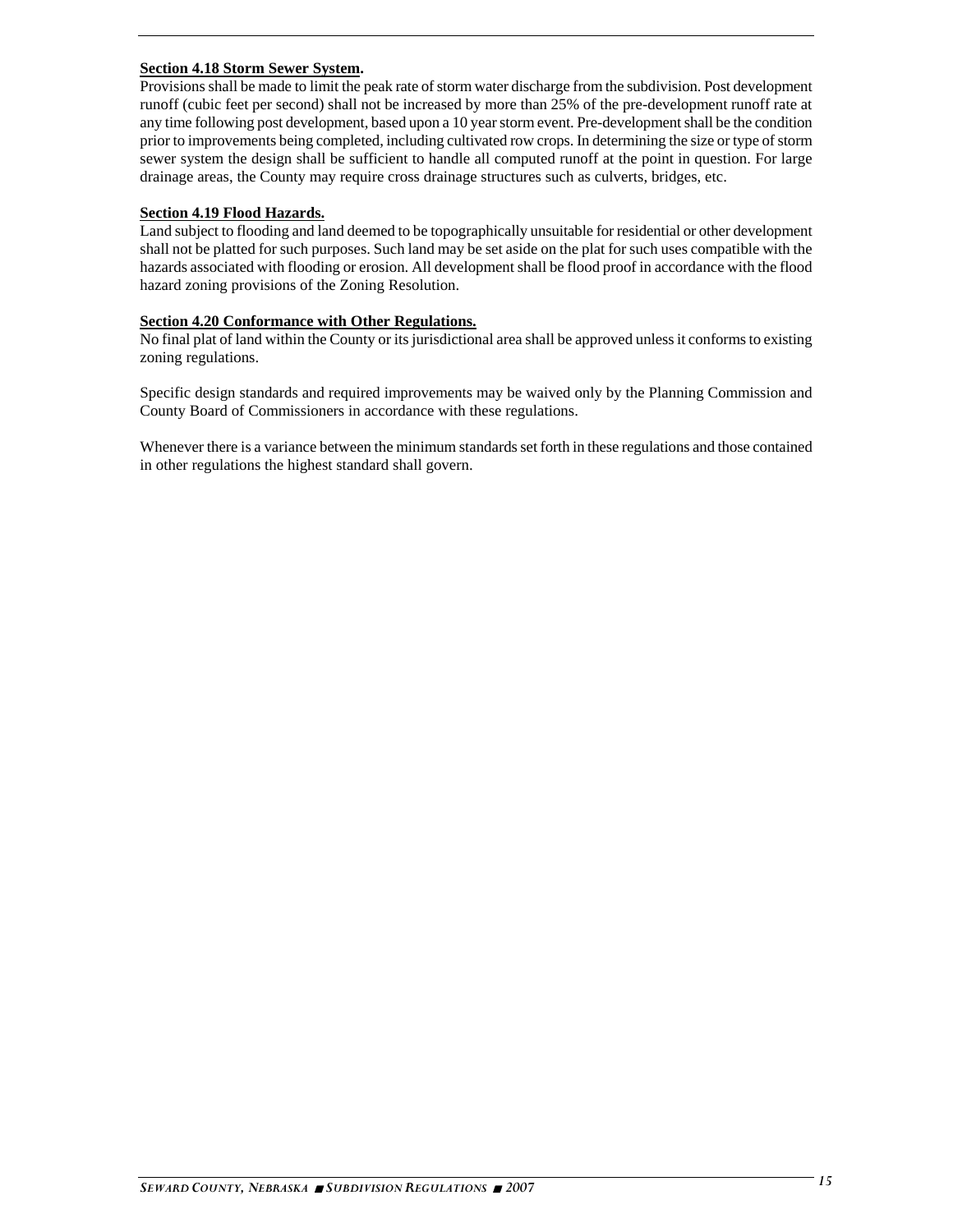#### **ARTICLE 5: REQUIRED IMPROVEMENTS**

#### **Section 5.01 General.**

The subdivider shall design and construct improvements using standards not less than the standards outlined in this Resolution. All such plans shall be approved by the Planning Commission and County Board of Commissioners upon recommendation of the County Engineer.

The work shall be done under the supervision and inspection of the County and shall be completed within the time limitations established herein. The minimum requirements for materials shall be in accordance with specifications approved by the County. Standards applicable to health and sanitation as required by the Nebraska Department of Environmental Quality and the Nebraska Department of Health shall be the minimum standards required thereof.

All inspection costs and costs for required tests shall be paid by the subdivider.

#### **Section 5.02 Monuments and Markers.**

Monuments and markers placement shall be as follows:

Concrete monuments shall be located at all quarter section points or other reference points tied to the federal land survey on the boundaries of or within the area being platted.

#### **Section 5.03 Monument Construction.**

Monumentation shall meet or exceed the "Minimum Standards for Surveys" as adopted by the Professional Surveyors Association of Nebraska in February 1989. These standards are as follows:

The surveyor shall establish or confirm the prior establishment of permanent monuments at each corner on the boundary lines of the parcel being surveyed. Monuments shall be solid and substantially free from movement. In such cases where the placement of a permanent monument at the true corner is impractical because of instability or is likely to be destroyed, the surveyor shall set a corner accessory monument and show its relationship by dimension to the true corner.

The monuments set shall be constructed of material capable of being detected by commonly used magnetic locators. These monuments shall consist of an iron pipe or steel rod with a minimal diameter of five-eighths inch (5/8) and minimal length of 24 inches. When extenuating circumstances dictate, the surveyor may use monuments (i.e., nail and washer) that have a probability of permanence. Where a corner or a line falls on or within a wall, column line or other physical feature and the placement of a monument is not feasible, the wall, column line or physical feature shall become the monument by reference thereto.

In addition, monuments shall be set at all block corners, lot corners, deflection points and points of curvature, except in cases where it is deemed clearly unreasonable or infeasible by the County Board of Commissioners.

#### **Section 5.04 Street Grading and Construction.**

- 1. All streets shall be graded to a minimum 15 feet back of the curb or edge of pavement and to within six inches of the street grade established in the approved final plat construction plans and specifications.
- 2. Higher design standards may be required by the Planning Commission and County Board of Commissioners to provide for unusual soil conditions or extraordinary traffic volumes or other abnormal characteristics.
- 3. Curbs and gutters shall be optional for all streets within the boundaries of the subdivision unless excepted by the Planning Commission in accordance with the terms of this Resolution. If curb and gutter drainage is not provided, the subdivider shall provide for proper drainage through a rural ditch design. Said drainage shall be designed to include properly sized culverts and depth of ditch to handle the anticipated drainage.
- 4. Where hard surfacing material is used for paving within the subdivision, the material used shall asphaltic concrete or Portland Cement Concrete of at least six inches and shall be constructed in accordance with designs and specifications approved by the County Board.

#### **Section 5.05 Street Signs, Lighting and Electrical Power.**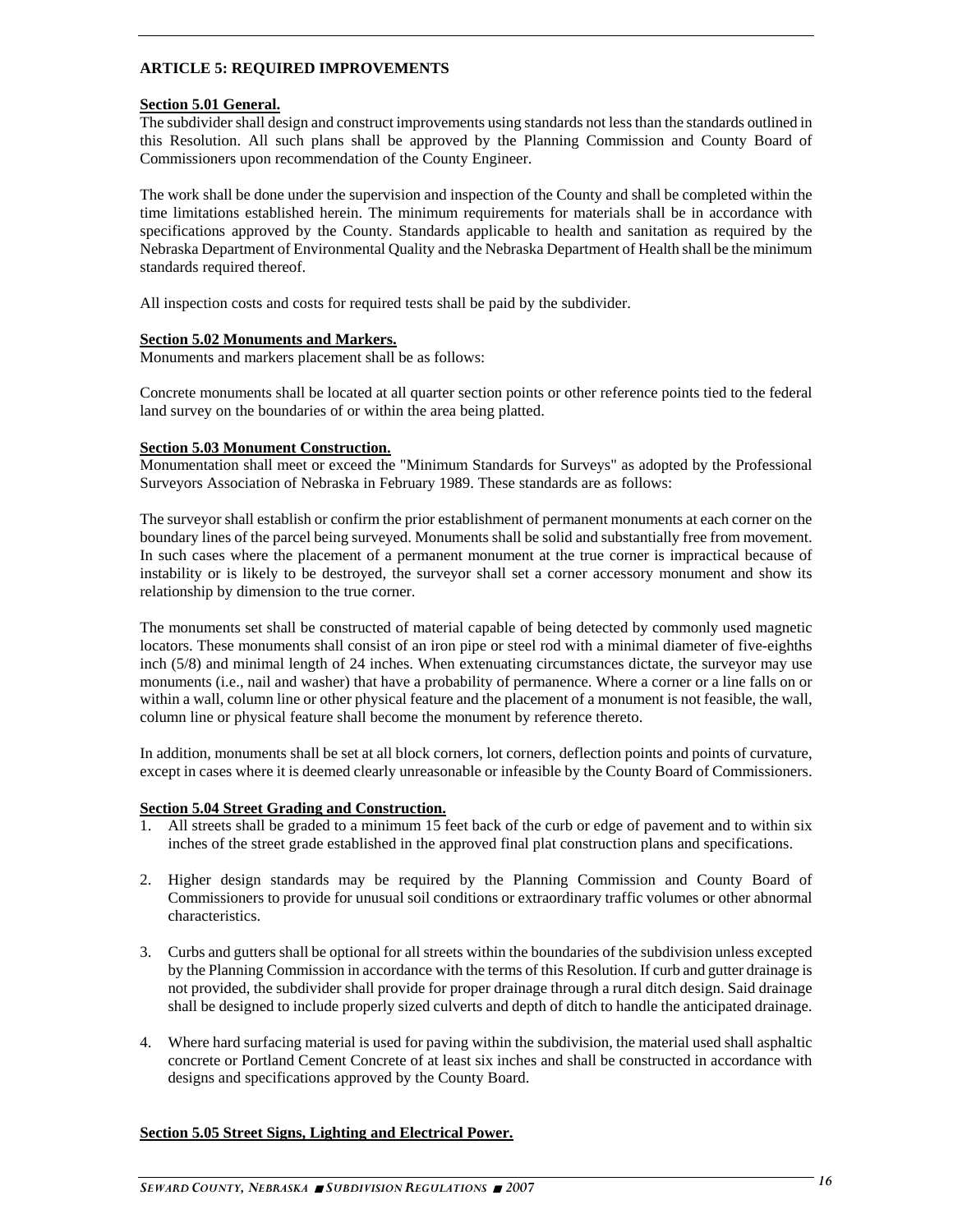At least one street sign shall be installed at each street intersection within or on the perimeter of the subdivision and shall be located in the northeast corner thereof.

The developer shall provide and install street lights at each entrance (street or sidewalk) into a subdivision and at each street intersection within the subdivision and at such intermediate points as necessary, as specified by Nebraska Public Power District (Subsequent providers) and/or County Engineer.

New residential subdivision lighting and electrical power shall be underground wiring and easements for such wiring shall be indicated on the plat. All underground wiring shall meet proper specifications for installation.

#### **Section 5.06 Landscape Screens.**

Landscape screens as required by the County shall be installed at the subdivider's expense as a buffer for the protection of residential properties along major streets, railroad rights-of-way, and land uses which are substantially different from that proposed in the subdivision.

#### **Section 5.07 Drainage.**

A drainage system shall be designed and constructed by the subdivider to provide for the proper drainage of surface water of the subdivision and the drainage area of which it is a part. Culverts shall be constructed and installed whenever necessary as determined by the Planning Commission to provide adequate drainage in accordance with recommendations of the County Engineer. In addition, the developer shall submit, unless specifically waived by the Planning Commission, a drainage report prepared by a registered professional engineer or surveyor as to the existing and proposed drainage conditions. A preliminary report shall be included on the preliminary plat. The final report shall be attached to the final plat and shall include an evaluation of the ability of the proposed water courses, drainage tiles, storm sewers, culverts and other improvements pertaining to drainage or flood control within the subdivision to handle the run-off which would be generated by the development of the land within and above the subdivision and the impacts of such drainage on downstream drainage systems.

5.07.01. The preliminary plat report shall include:

- 1. Preliminary estimates of the quantity of storm water entering the subdivision naturally and upon full development of lots within the subdivision.
- 2. Existing conditions of the watershed that may affect the proposed subdivision, such as soil type, drainage channels, obstructions and the like.
- 3. A preliminary grading plan illustrating proposed drainage management.

5.07.02 The final plat drainage report shall contain:

- 1. Calculations of the quantity of storm water entering the subdivision naturally and estimates of such storm water upon full development within the subdivision based on the proposed zoning.
- 2. Quantities of flow at each pick-up point.
- 3. Estimates and type of temporary erosion control measures necessary to control erosion during construction.
- 4. A description of an adequate drainage system within the subdivision and its design capacities based on a 10 year storm.
- 5.07.03 Drainage Requirements

 The subdivider shall provide adequate drainage facilities within the subdivision including storm sewers determined to be necessary by the Planning Commission upon recommendation of the County Engineer. If storm sewers are not necessary all open ditches shall be graded and all pipes, culverts, intersection drains, drop inlets, bridges, headwalls, gutters and similar or related installations necessary to provide adequate surface water drainage shall be constructed and installed in accordance with plans approved by the County Board of Commissioners upon recommendation by the County Engineer.

5.07.04 Drainage System Standards

All streets shall be provided with an adequate storm drainage system of curbs, gutters and storm sewers or side ditches.

Curb drainage inlets shall be provided at appropriate intervals along streets with curbs and gutter drainage. Where inlets connect to storm sewers, a drain inlet structure and a protective grating shall be installed.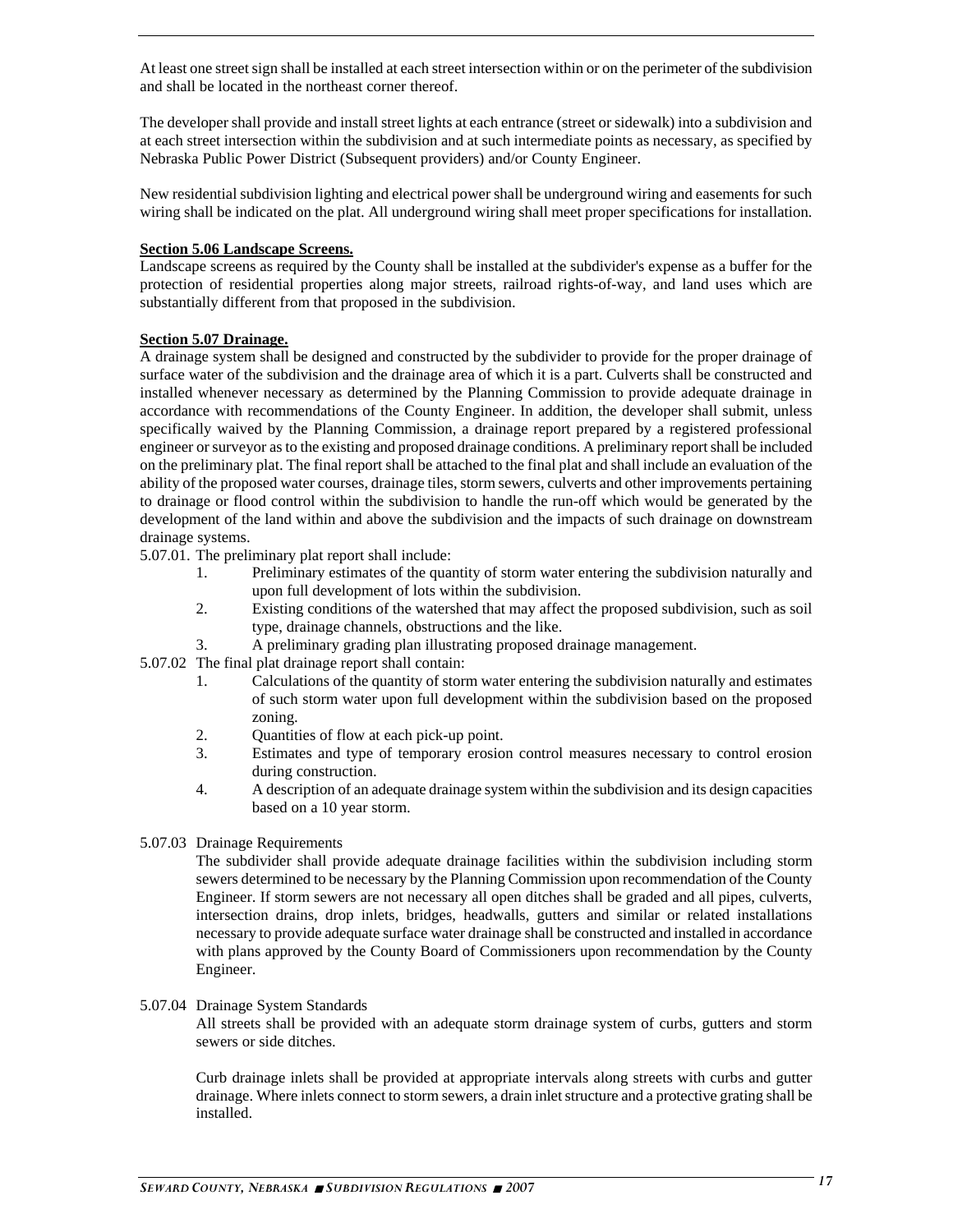All streets having curb and gutter in which stormwater flows across intersections shall be provided with concrete cross gutters at such intersections.

All off-street drainage swales and ditches shall be protected by drainage easements noted on the final plat. Where water courses would cross lots diagonally, the subdivider shall straighten such course and shall substantially follow lot lines.

#### 5.07.05 Storm Drain Responsibility

Seward County will review all storm drain design criteria. In addition, the County may participate in the costs associated with providing adequate storm drainage.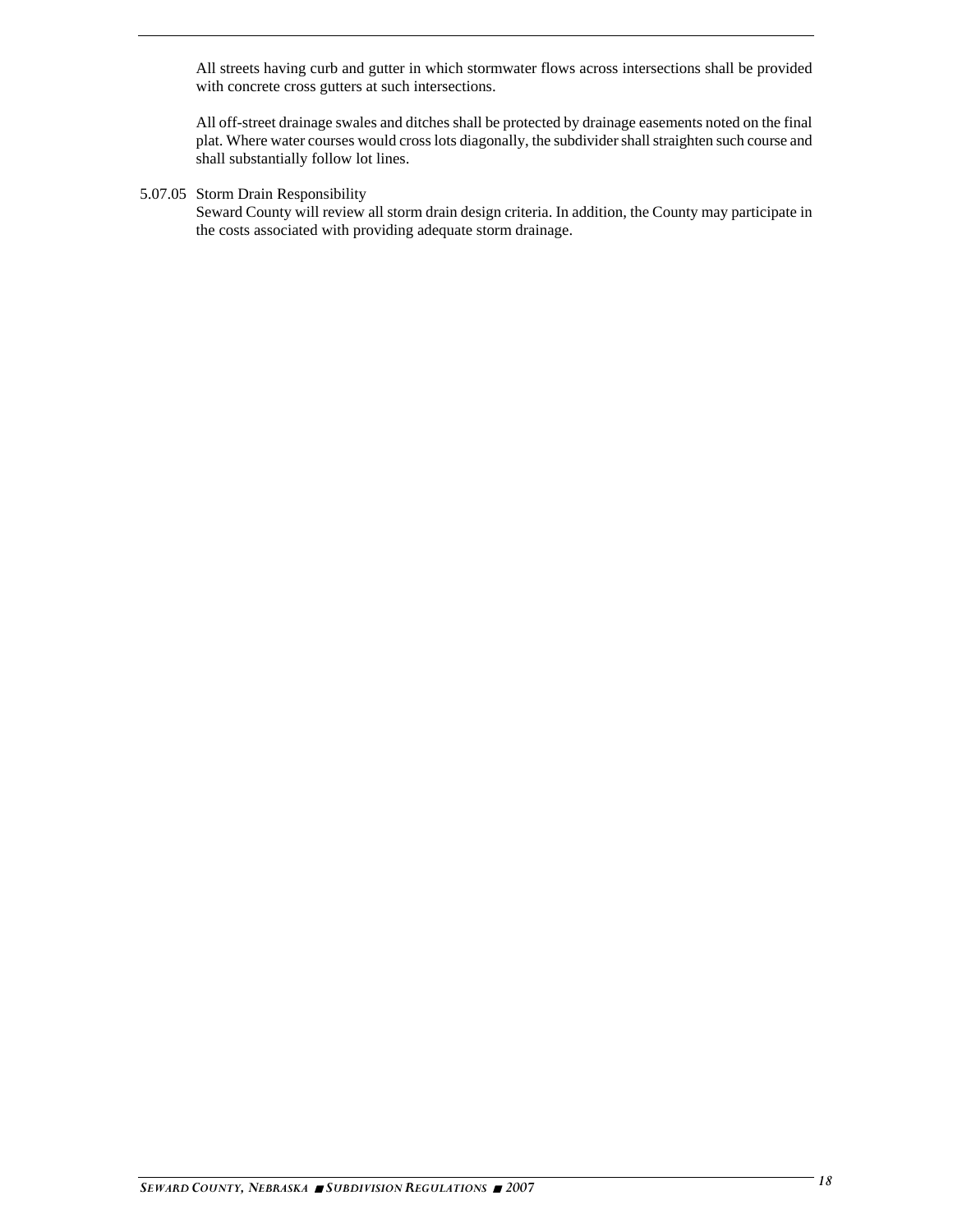#### **ARTICLE 6: DEDICATIONS AND RESERVATIONS OF PUBLIC LAND**

#### **Section 6.01 Dedication.**

As a condition of final plat approval, the subdivider may be required to dedicate to the public all streets and alleys as may be determined and required by the Planning Commission and County Board of Commissioners. If such streets and alleys are not to be dedicated and are to be developed as private streets, the subdivider shall make adequate provision for an owner's association with direct responsibility to and control by the property owners of the subdivision, to provide for the maintenance of all such private streets and alleys and the removal of debris and snow therefrom so as to maintain adequate access at all times for fire, police, sanitation, utility and emergency vehicles. Legal assurances shall be provided which show that the association is self-perpetuating and has the authority to collect assessments from owners of property within the subdivision to accomplish these and other related purposes.

Such provisions shall also provide for agreement of the property owners that if the County is requested or required to perform any maintenance or snow removal from such streets in order to maintain adequate access, said owners shall pay the costs thereof to the County and that if not paid, the same shall become a lien upon the properties until such costs are paid in full.

#### **Section 6.02 Reservation and Dedication of Public Land and Open Space.**

Before preliminary or final plat approval is given, the Planning Commission and County Board of Commissioners may require the subdivider to reserve sites for parks, playgrounds, open space, schools, and other public land consistent with the Comprehensive Development Plan, as determined by the Planning Commission and County Board of Commissioners.

Reservation of land for public acquisition and/or use shall be for a period not to exceed two years from the date the plat is officially recorded unless otherwise provided for in these regulations. If such reserved site is not acquired by the County or other governmental entity within said two year period, the subdivider may then resubdivide the site for alternative purposes and sell any or the entire site.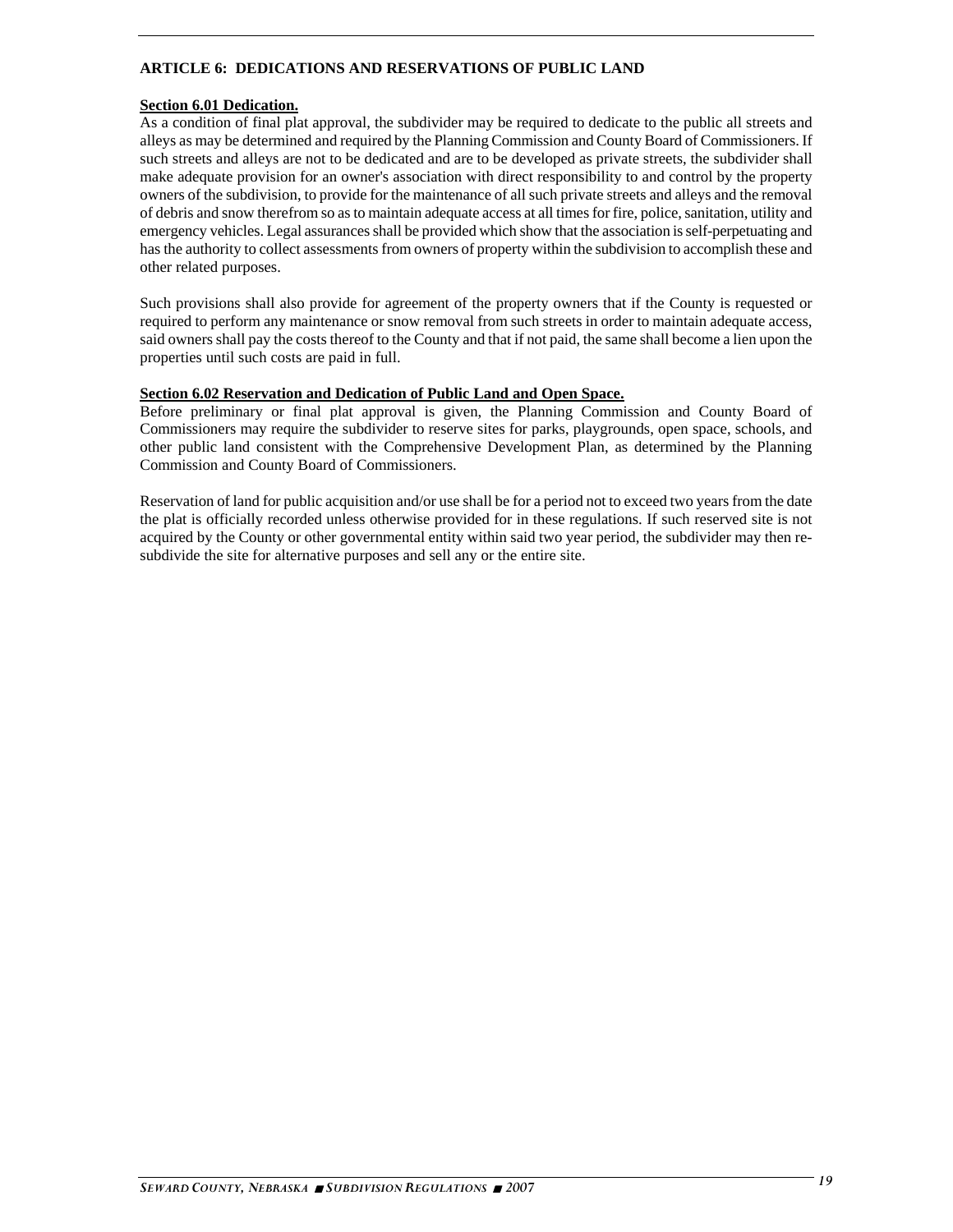#### **ARTICLE 7: WAIVERS AND AMENDMENTS**

#### **Section 7.01 Granting of Waivers (Exceptions) and Conditions.**

In addition to the exceptions contained in this Resolution, the Planning Commission may recommend and the County Board of Commissioners may grant waivers from the provisions of these regulations, but only after determining that:

- 7.01.01 There are unique circumstances or conditions affecting the property that are not the result of actions by the subdivider.
- 7.01.02 The waivers are necessary for the reasonable and acceptable development of the property in question.
- 7.01.03 The granting of the waivers will not be detrimental to the public or injurious to adjacent and nearby properties.

#### **Section 7.02 Cluster Developments.**

The Planning Commission and County Board of Commissioners may also grant reasonable waivers to these regulations if the subdivider concurrently submits an application for, and obtains approval of, a cluster development. The subdivider shall indicate where the plans vary from the requirements of this Resolution and shall present evidence to support such requests.

#### **Section 7.03 Amendments.**

Any provision of these Regulations from time to time may be amended, supplemented, changed, modified or repealed by the Governing Body according to law; provided, however, that such amendments, supplements, changes, modifications or repealed provisions shall not become effective until after public hearing and report by the Planning Commission.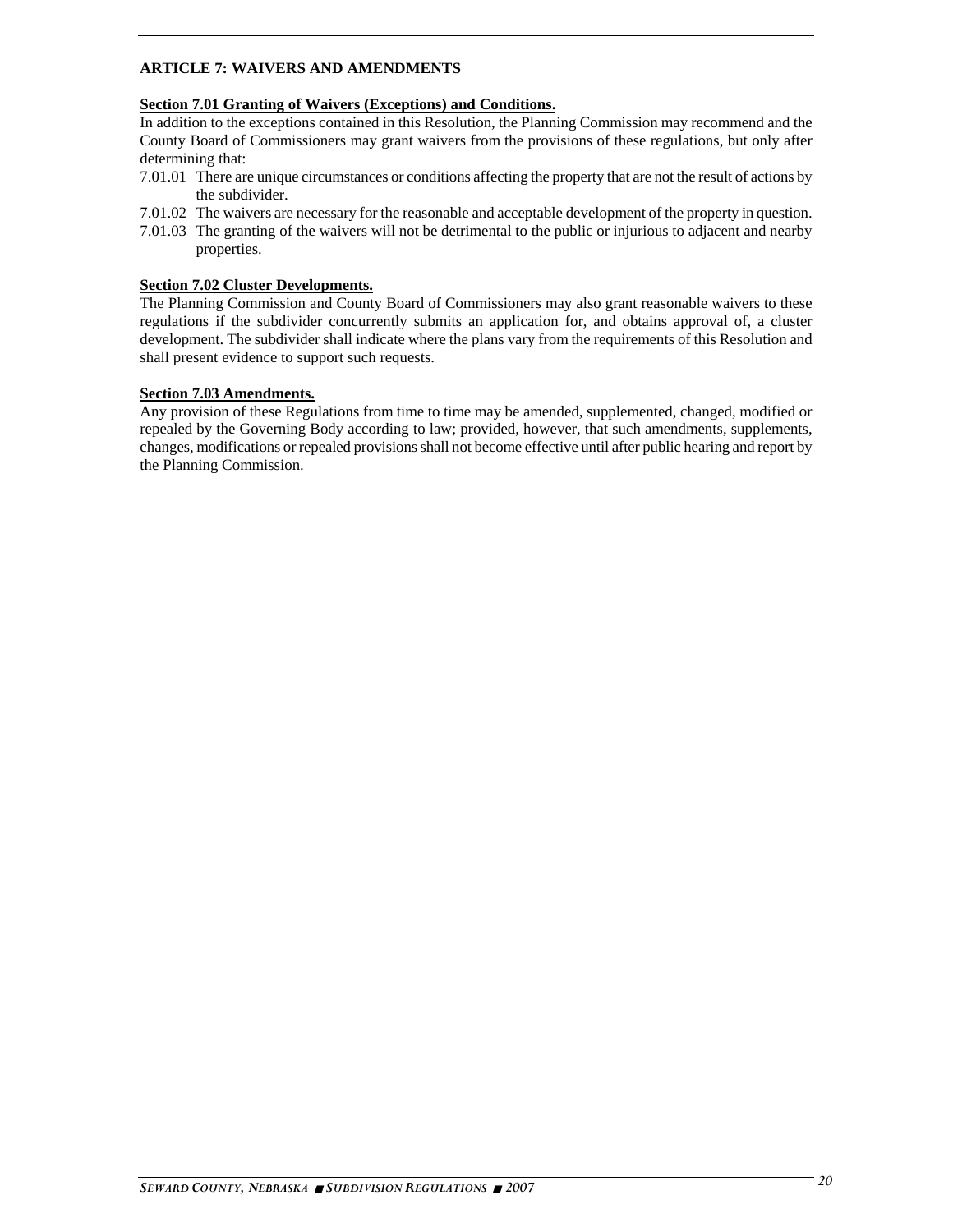#### **ARTICLE 8: ADMINSTRATION/ENFORCEMENT**

#### **Section 8.01 General.**

The following apply towards administration of this Resolution:

- 8.01.01 It shall be the duty of the Zoning Administrator to enforce these regulations and to bring to the attention of the Planning Commission and County Board of Commissioners any violation or lack of compliance herewith.
- 8.01.02 No owner, or agent of an owner, of any parcel of land located in a proposed subdivision, shall transfer or sell any parcel before a plat of such subdivision has been approved by the Planning Commission and County Board of Commissioners in accordance with the provisions of these regulations, and filed for record with Seward County Register of Deeds.
- 8.01.03 The subdivision, including re-subdivision, of any lot or any parcel by the use of metes and bounds description for the purpose of sale, transfer or lease which would evade these regulations shall not be permitted. All such subdivisions shall be subject to all the requirements contained in these regulations.
- 8.01.04 No zoning permit shall be issued for the construction of any building or structure located on a lot or parcel subdivided, sold, transferred or leased in violation of the provisions of these regulations.

#### **Section 8.02 Violation/Penalties.**

Any person, firm or corporation who fails to comply with the provisions of these regulations shall, upon conviction thereof, be guilty of a Class III Misdemeanor and shall be punishable by a fine not to exceed \$500.00 plus the cost of prosecution for each violation, and in default of payment of such forfeiture and costs, imprisonment in the county jail until payment thereof for a period not exceeding 30 days. Each day a violation exists or continues shall constitute a separate offense.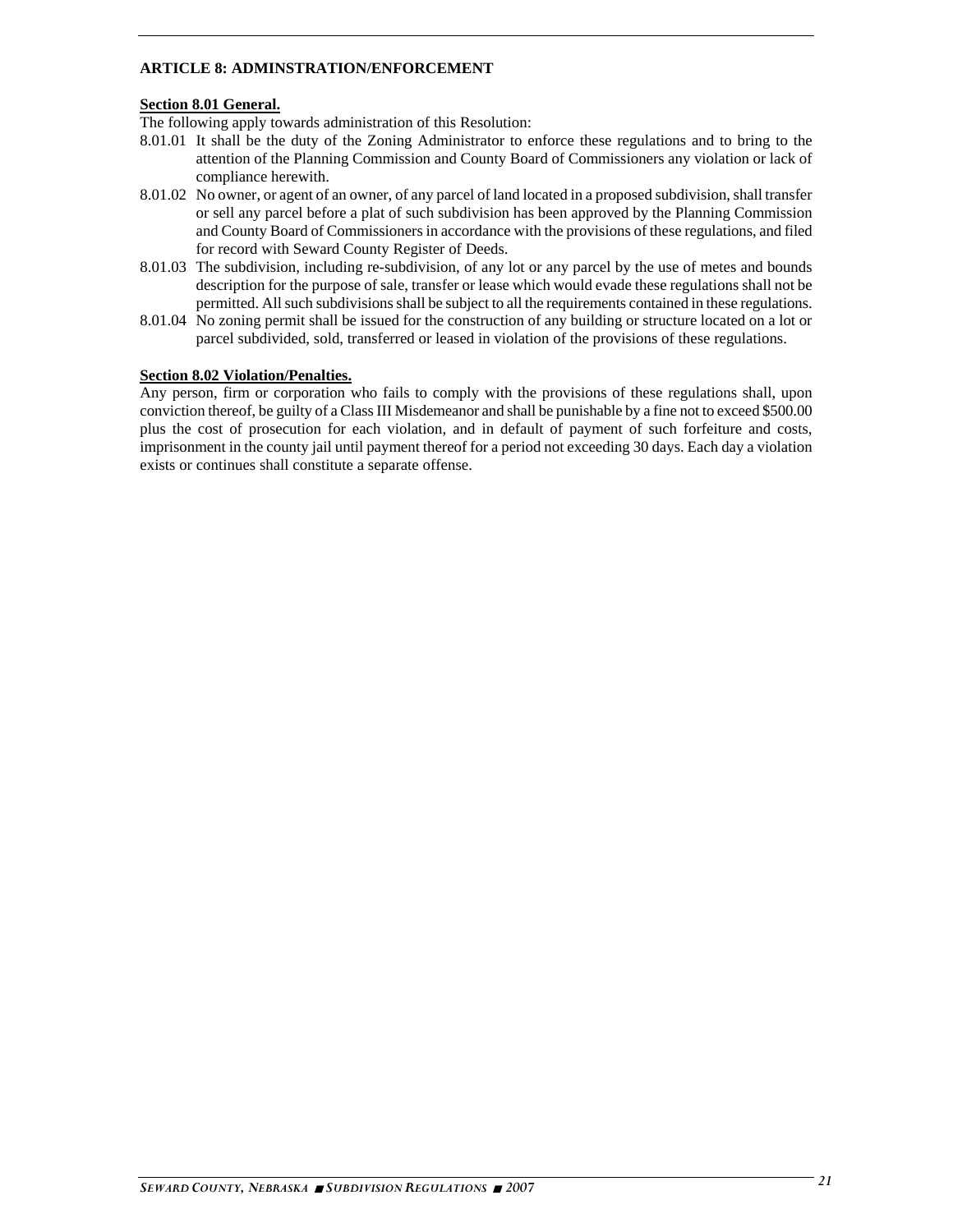### **SCHEDULE A:MINIMUM DESIGN STANDARDS FOR URBAN STREETS (All Streets and Roads Will Meet State of Nebraska, Board of Public Roads Standards)**

| Roadway<br>Classification                            | Design Year<br>ADT | Design<br>Speed<br>$(MPH)-Min.$ | Maximum<br>Curve<br>(Deg.) | Maximum<br>Grade $(\%)$ | Number of<br>Lanes-Min. | Lane Width<br>Ft.-Min. | R.O.W. | Shoulder<br>Width<br>Ft.-Min. | Surfacing Type-<br>Minimum           |
|------------------------------------------------------|--------------------|---------------------------------|----------------------------|-------------------------|-------------------------|------------------------|--------|-------------------------------|--------------------------------------|
| Major Arterial*                                      | ***                | 50                              | $\tau$                     | 7                       | 2                       | 12                     | 100'   | 8                             | Hard Surface                         |
| Other Arterial<br>includes all section<br>line roads | ***<br>$3,000+$    | 30                              | 15                         | 8                       | $\overline{4}$          | 11                     | 70'    | 8                             | with<br>Concrete<br>curb & gutters   |
| Collector*                                           | 500-2,000          | 25                              | 20                         | 10                      | 3                       | 12                     | 70'    | 6                             | with<br>Concrete<br>curb $&$ gutters |
| Local                                                | 200-500            | 25                              | 30                         | 10                      | $\overline{c}$          | 14                     | 50'    | 6                             | with<br>Concrete<br>curb & gutters   |
| Alleys                                               | <b>NA</b>          | 15                              | 30                         | 15                      | 1                       | 10                     | 20'    | None                          | with<br>Concrete<br>curb & gutters   |
| Cul-de-Sac**<br><b>Streets</b>                       | $0 - 200$          | 15                              | 30                         | 10                      | $\overline{c}$          | 12.5                   | 110'   | $\overline{4}$                | with<br>Concrete<br>curb $&$ gutters |

SOURCE: 2002 Minimum Design Standards of the State of Nebraska Board of Public Roads.

<sup>\*</sup> Streets in these classifications shall be designed and graded to full right-of-way widths stated.

<sup>\*\*</sup> Cul-de-Sac streets shall have a right-of-way diameter of 110 feet at their terminal end, a pavement turn around diameter of 80 feet, and a maximum length of 600 feet.

<sup>\*\*\*</sup> Design should be based on 1200 V.P.H. per lane in design year, or 250-500 V.P.H. per lane in design year when cross and turning traffic is sufficiently great to require signal control. "Design Year" shall be year of initial construction plus 20 years.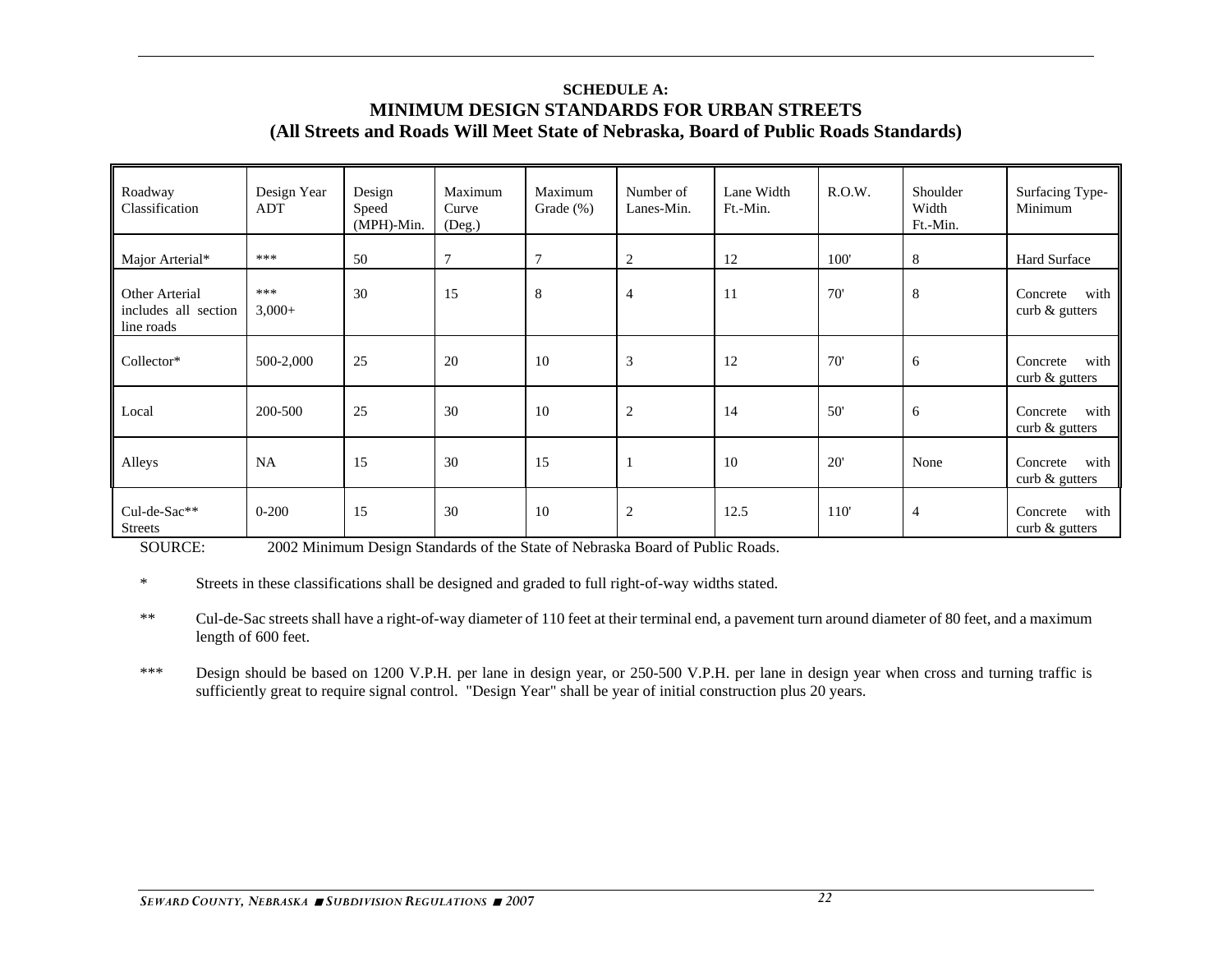## **MINIMUM DESIGN STANDARDS FOR RURAL ROADS AND HIGHWAYS (All Streets and Roads Will Meet State of Nebraska, Board of Public Roads Standards)**

| Roadway<br>Classification | Design Year<br><b>ADT</b>                              | <b>DHV</b>                                         | Design<br>Speed<br>$(MPH)$ -<br>Min.         | Maximum<br>Curve<br>(Deg.)                           | Maximum<br>Grade (%)                                                                                    | Number<br>of Lanes-<br>Min.                                                                                      | Lane Width<br>Ft.-Min.                       | R.O.W. (Feet) | Surfacing<br>Type-<br>Minimum                                                                                                       |
|---------------------------|--------------------------------------------------------|----------------------------------------------------|----------------------------------------------|------------------------------------------------------|---------------------------------------------------------------------------------------------------------|------------------------------------------------------------------------------------------------------------------|----------------------------------------------|---------------|-------------------------------------------------------------------------------------------------------------------------------------|
| Interstate                |                                                        |                                                    | 75                                           | 3.0                                                  | 3                                                                                                       | $\overline{4}$<br>Div.<br>Min.                                                                                   | 12                                           | 300'          | Hard Surface                                                                                                                        |
| Expressway                |                                                        |                                                    | 75                                           | 3.0                                                  | 3                                                                                                       | 4 Div.                                                                                                           | 12                                           | 300'          | Hard Surface                                                                                                                        |
| Major Arterial            | Over 800<br>400-800<br>250-400<br>180-250<br>Under 180 | <b>Over 750</b><br>350-750<br>180-350<br>Under 800 | 70<br>70<br>70<br>70<br>65<br>65<br>50<br>40 | 3.5<br>3.5<br>3.5<br>3.5<br>4.5<br>4.5<br>7.5<br>7.5 | $\overline{4}$<br>4<br>$\overline{4}$<br>$\overline{4}$<br>5<br>6<br>$\boldsymbol{7}$<br>$\overline{7}$ | 4 Div.<br>$\overline{c}$<br>$\sqrt{2}$<br>$\sqrt{2}$<br>$\sqrt{2}$<br>$\sqrt{2}$<br>$\sqrt{2}$<br>$\overline{2}$ | 12<br>12<br>12<br>12<br>12<br>12<br>11<br>11 | 150           | Hard Surface<br><b>Hard Surface</b><br>Hard Surface<br>Hard Surface<br>Hard Surface<br>Hard Surface<br>Hard Surface<br>Hard Surface |
|                           | <b>Current ADT</b>                                     |                                                    |                                              |                                                      |                                                                                                         |                                                                                                                  |                                              |               |                                                                                                                                     |
| Other Arterial            | 401-750<br>251-400<br>51-250<br>$0 - 50$               |                                                    | 50<br>50<br>50<br>40                         | 7.5<br>7.5<br>7.5<br>8.0                             | 7<br>$\overline{7}$<br>$\tau$<br>$\,$ 8 $\,$                                                            | $\sqrt{2}$<br>$\sqrt{2}$<br>$\sqrt{2}$<br>$\overline{2}$                                                         | 12<br>11<br>10<br>10                         | 100'          | Agg.<br>Agg.<br>Agg.<br>Agg.                                                                                                        |
| Collector                 | 251-400<br>51-250<br>$0 - 50$                          |                                                    | 50<br>50<br>40                               | 7.5<br>7.5<br>10.0                                   | 7<br>$\overline{7}$<br>9                                                                                | $\boldsymbol{2}$<br>$\sqrt{2}$<br>$\overline{2}$                                                                 | 11<br>10<br>10                               | 70'           | Agg.<br>Agg.<br>Agg.                                                                                                                |
| Local                     | 251-400<br>51-250<br>$0 - 50$                          |                                                    | 50<br>50<br>30                               | 7.5<br>7.5<br>23.0                                   | $\boldsymbol{7}$<br>$\overline{7}$<br>10                                                                | $\sqrt{2}$<br>$\sqrt{2}$<br>$\sqrt{2}$                                                                           | 11<br>10<br>10                               | 66'           | Agg.<br>Agg.<br>Agg.                                                                                                                |

NOTE: Design Year shall be year of initial construction plus 20 years.<br>SOURCE: 2002 Minimum Design Standards of the State of Nebraska Boa

2002 Minimum Design Standards of the State of Nebraska Board of Public Roads.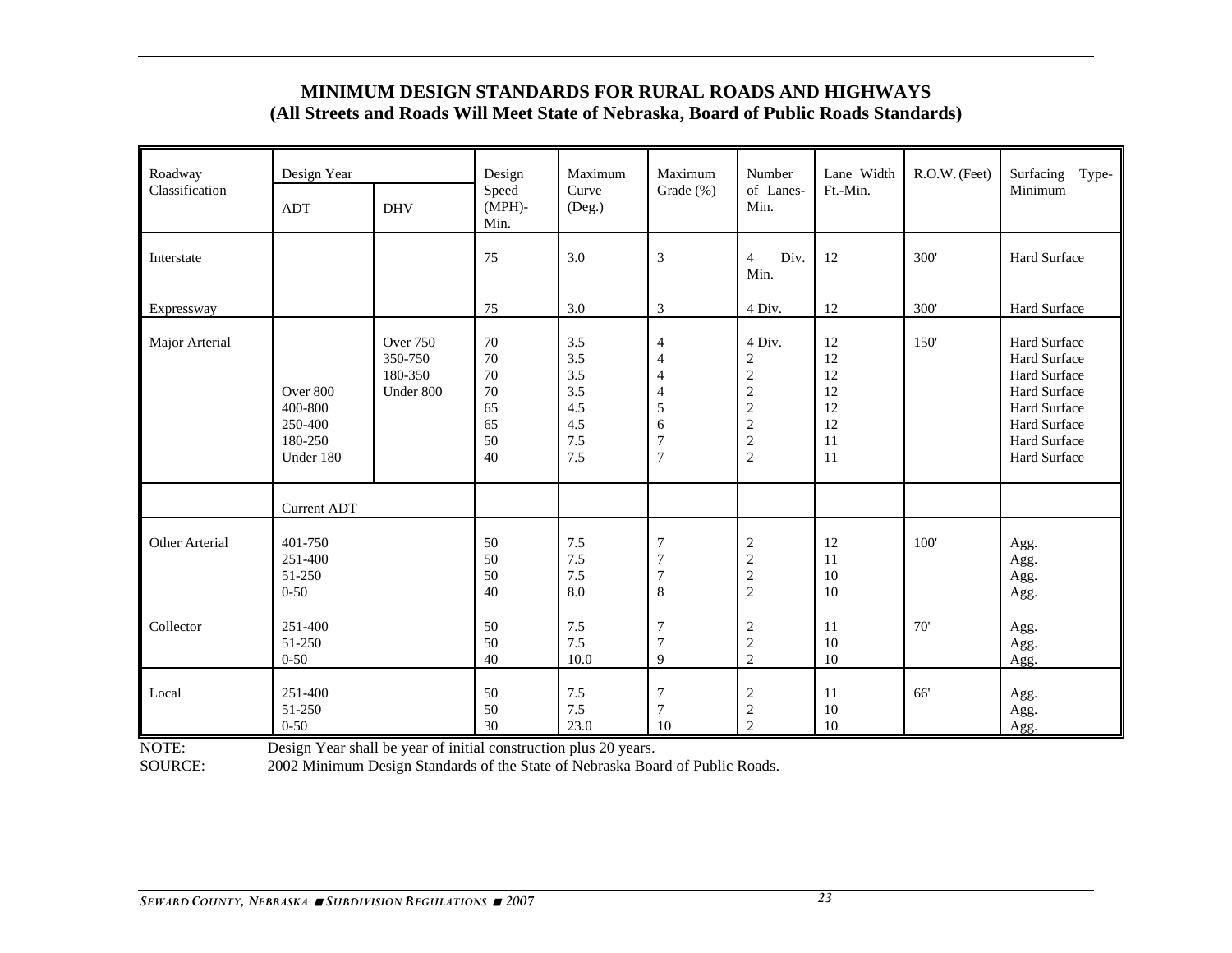#### **SCHEDULE B: CERTIFICATION AND DEDICATION STATEMENTS**

#### **SURVEYORS CERTIFICATION:**

I, hereby certify that I am a professional land surveyor, registered in compliance with the laws of the State of Nebraska, that this plat correctly represents a survey conducted by me or under my direct supervision on \_\_\_\_\_\_\_\_\_\_\_\_\_\_, that any changes from the description appearing in the last record transfer of the land contained in the final plat are so indicated, that all monuments shown thereon actually exist as described or will be installed and their position is correctly shown and that all dimensional and geodetic data is correct.

 $\_$ 

 $\_$ 

(signature)

(seal)

This plat of Addition has been submitted to and approved by the Seward County Planning Commission this day of \_\_\_\_\_\_\_\_\_\_ 20\_\_\_.

ATTEST:

Chair, Planning Commission

\_\_\_\_\_\_\_\_\_\_\_\_\_\_\_\_\_\_\_\_\_\_\_\_\_\_\_

Secretary of Planning Commission

This plat approved by the County Board of Commissioners of Seward County, Nebraska, this \_\_day of \_\_\_\_\_, 20 .

ATTEST:

Chair, County Board of Commissioners

 $\frac{1}{\sqrt{2}}$  ,  $\frac{1}{\sqrt{2}}$  ,  $\frac{1}{\sqrt{2}}$  ,  $\frac{1}{\sqrt{2}}$  ,  $\frac{1}{\sqrt{2}}$  ,  $\frac{1}{\sqrt{2}}$  ,  $\frac{1}{\sqrt{2}}$  ,  $\frac{1}{\sqrt{2}}$  ,  $\frac{1}{\sqrt{2}}$  ,  $\frac{1}{\sqrt{2}}$  ,  $\frac{1}{\sqrt{2}}$  ,  $\frac{1}{\sqrt{2}}$  ,  $\frac{1}{\sqrt{2}}$  ,  $\frac{1}{\sqrt{2}}$  ,  $\frac{1}{\sqrt{2}}$ 

County Clerk [A blank space for noting entry on the transfer record in the following form:] Entered on transfer record this day of , 20 .

Register of Deeds

 $\overline{\phantom{a}}$  , and the contract of the contract of the contract of the contract of the contract of the contract of the contract of the contract of the contract of the contract of the contract of the contract of the contrac